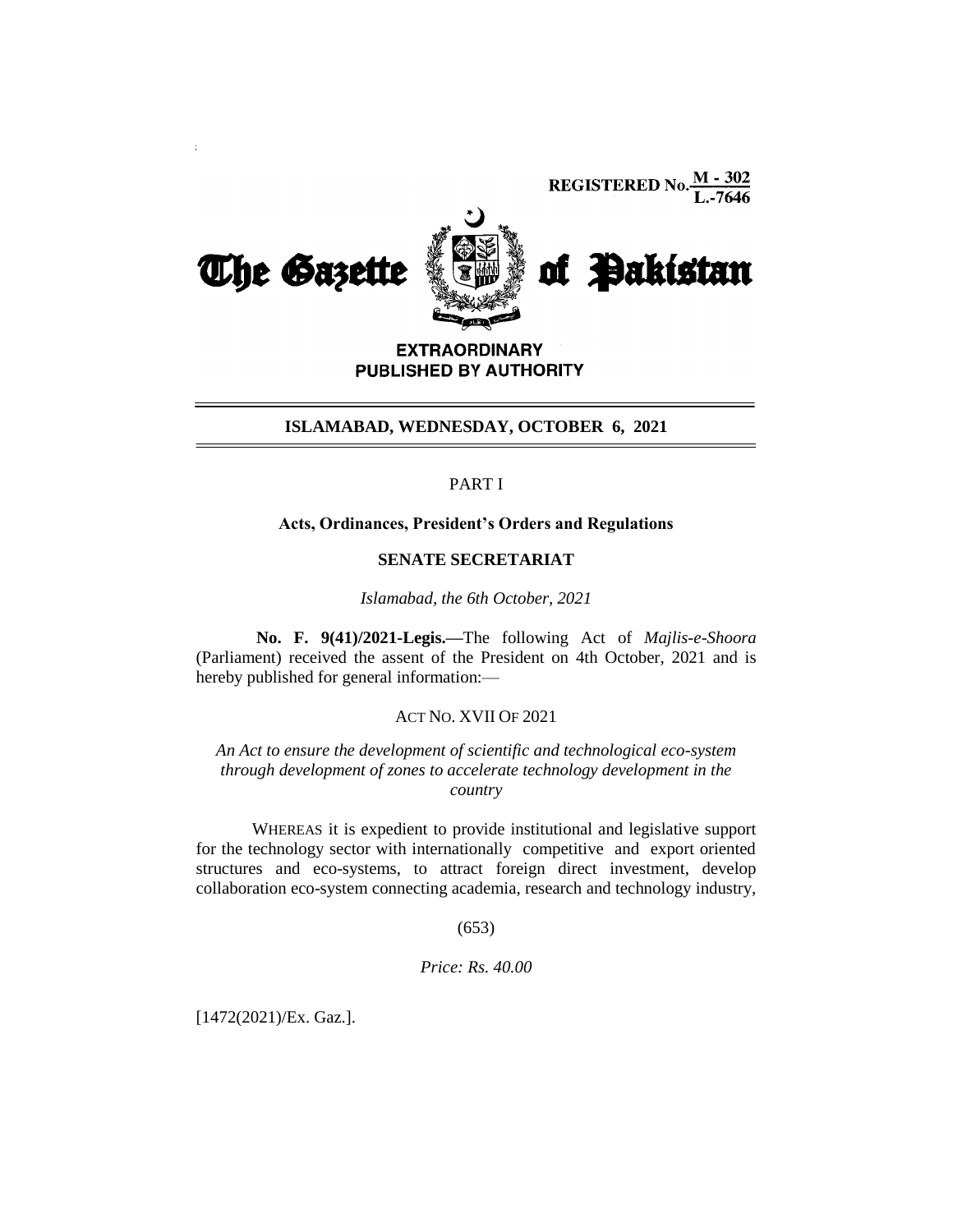to initiate innovation in production system and products, to increase the standards and quality of technology goods and services, to increase productivity and decrease the costs of production through high-tech interventions, intensive innovation and futuristic entrepreneurship, to enable job creation, to commercialise technological knowledge and to provide for matters connected therewith or incidental thereto;

It is hereby enacted as follows: —

1. **Short title, extent and commencement.—**(1) This Act shall be called the Special Technology Zones Authority Act, 2021.

- (2) It extends to the whole of Pakistan.
- (3) It shall come into force at once.
- 2. **Definitions.—**In this Act, unless the context otherwise requires,—
- (a) **"Administrator"** means the Administrator as described under section 26;
- (b) **"Authority"** means the Special Technology Zones Authority established under section 3;
- (c) **"Board"** means the Board of Governors constituted under section 6;
- (d) **"Chairperson"** means the Chairperson of the Authority appointed by the Prime Minister, pursuant to the provisions of this Act, who is entrusted with whole or substantially whole of the powers of the management of affairs of the Authority in accordance with the Act;
- (e) **"Capital Goods"** means the goods including but not limited to materials, plant, machinery, hardware, equipment and software, devices, instruments, accessories, attachments, building materials, materials and any other equipment required to perform functions of the Authority, zones, zone developers and zone enterprises, whether or not manufactured locally, for use in the zones, set up under the Special Technology Zones Authority Act, 2021;
- (f) **"co-zone developer"** means a Partner of the zone developer for the establishment, development, operation or management of zone;
- (g) **"Division Concerned"** means the Cabinet Division;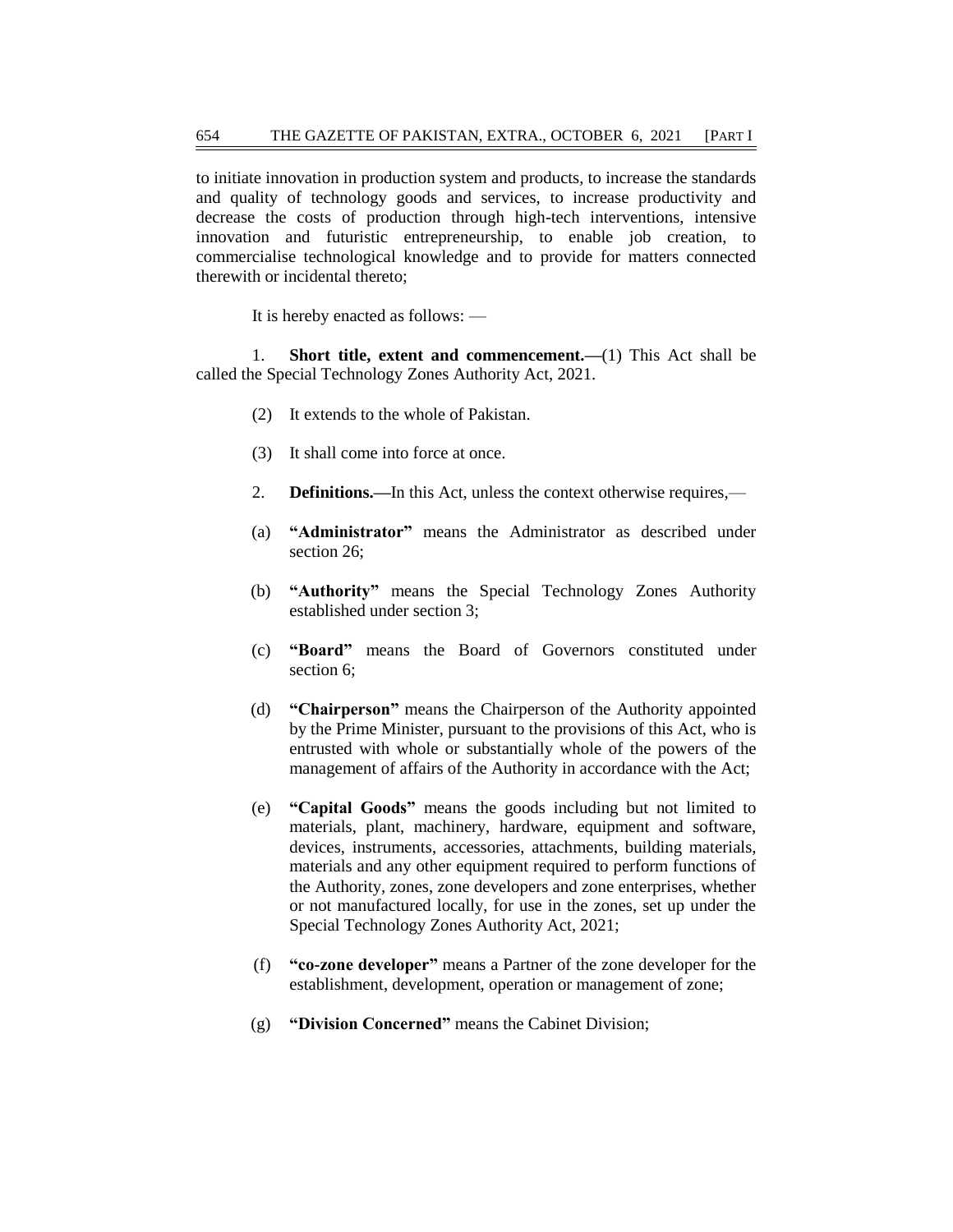- (h) **"Development Agreement"** means a duly approved agreement between Authority and a zone developer, agreed to and endorsed by the Approvals Committee that authorizes zone developer to develop and establish a zone or a part thereof;
- (i) **"Master Plan"** means an overarching planning document providing conceptual, spatial, landscape, infrastructure, facilities etc. plan, which is used to structure the land and development of infrastructure and facilities for facilitating the smooth functioning of the zones;
- (j) **"Member"** means Member of the Authority;
- (k) **"One Window Facility"** means a physical or an information and communication technology (ICT) facility, comprising of relevant entities of Federal, Provincial or Local Governments, for facilitation of the zone developer and zone enterprises to lodge standardized information and documents with a single-entry point to fulfill the requirements under the Act, rules or regulations including the establishment, development, execution, operations, functioning and management of zones;
- (l) **"Person"** includes any registered association of persons, consortium, a body corporate formed or incorporated by or under any law in force, company, corporation, society, modaraba, Real Estate Investment Trust (REIT), Government, trust, partnership, or any juridical personality and includes the zone developer and zone enterprise;
- (m) **"Prescribed"** means prescribed by rules or regulations made and notified under this Act;
- (n) **"Regulations"** means regulations prescribed under this Act;
- (o) **"Research and Development"** includes regular activities carried out with the purpose of obtaining new knowledge that shall enable the development of science and technology or creating new equipment, systems, products, services, processes, applications, and tools etc., using the available information and resources, including training and development, software production or improving those that are available;
- (p) **"Rules"** means rules prescribed under this Act;
- (q) **"Special Technology Zones Appellate Tribunal"** means the Special Technology Zones Appellate Tribunal constituted under this Act;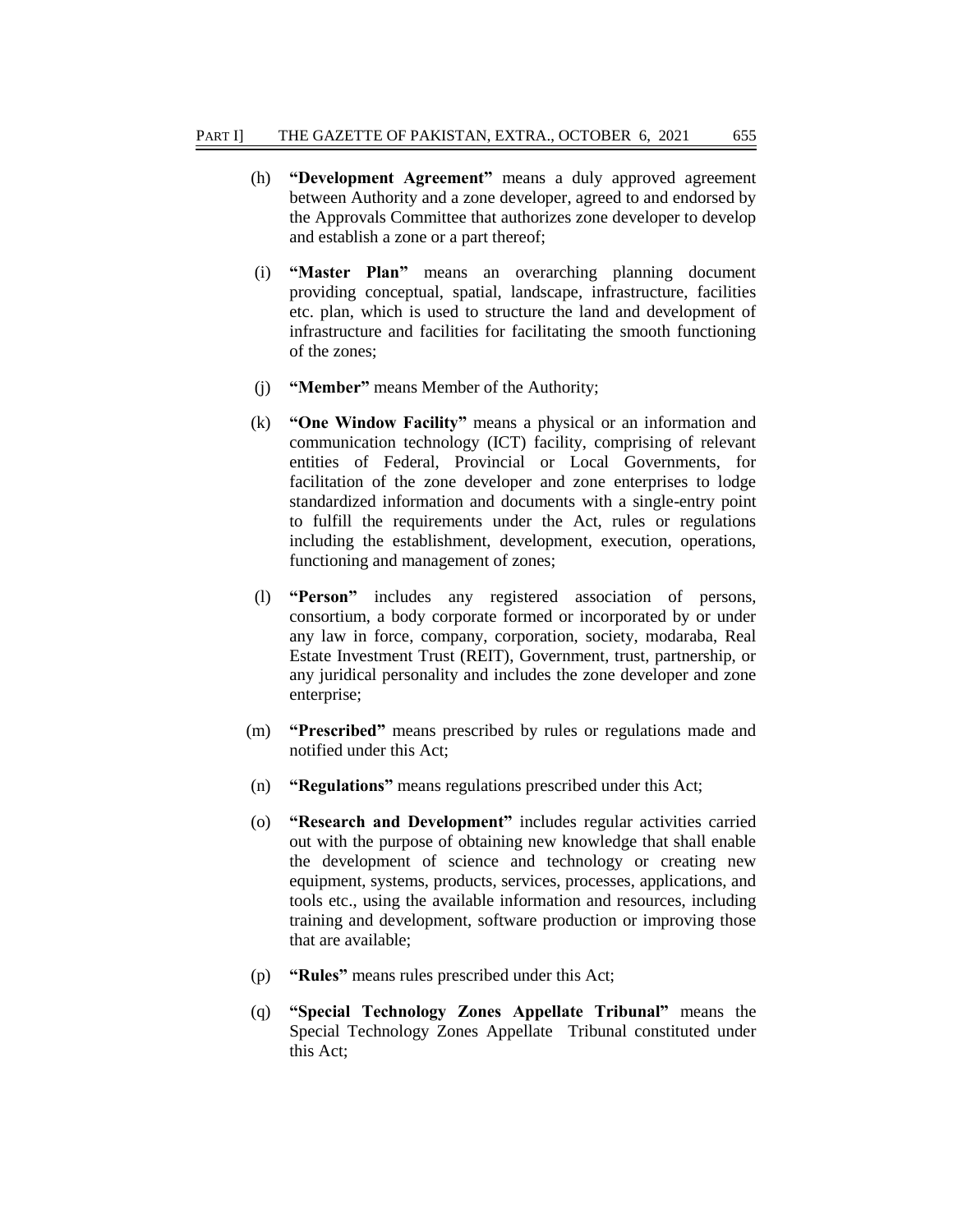- (r) **"Technology Sector"** includes one or more technology sectors prescribed by the Authority under the rules;
- (s) **"zone developer"** means a public, private or a public-private Person responsible for development, operation or management of the whole, or a part of the whole special technology zone, and licensed by the Authority as such, and includes a co-zone developer;
- (t) **"zone enterprise"** means any public, private, or public-private Person developing, operating and managing a technological enterprise within the zone and licensed as such by the Authority;
- (u) **"zone"** means a particular type or class of zone, which may be geographical or virtual, new or existing or expansion of an existing zone, as approved and notified by the Authority under the rules, including, but not limited to special technology zones, information technology parks, high-tech industrial areas, software technology parks, hardware technology parks, technology export zones, free technology zones, science and technology parks, information technology zones, science and technology zones, R&D zones, opportunity zones, innovation zones, technology development zones, knowledge parks, smart cities, knowledge cities, technology incubation zones or any sector zones, which are developed for the development, promotion and proliferation of technology, particularly all the latest cutting edge technologies and may require technological intervention such as biotech, chemical technologies, agritech, fintech, robotics, nanotech, edtech, etc. and other zones with any combination or combinations of the aforesaid fields.

3. **Establishment of the Authority.—**(1) On the commencement of this Act, there shall stand established an Authority to be called the Special Technology Zones Authority in accordance with the provisions of this Act.

(2) The Authority shall comprise of the Chairperson and up to eight (8) Members to be appointed in accordance with the provisions of this Act:

Provided that the Chairperson with the consent of the Board may increase or decrease the number of Members, from time to time, as may be considered appropriate.

(3) The Chairperson shall be appointed by the Prime Minister of Pakistan for a period of three years and shall be eligible for re-appointment for one or more similar terms.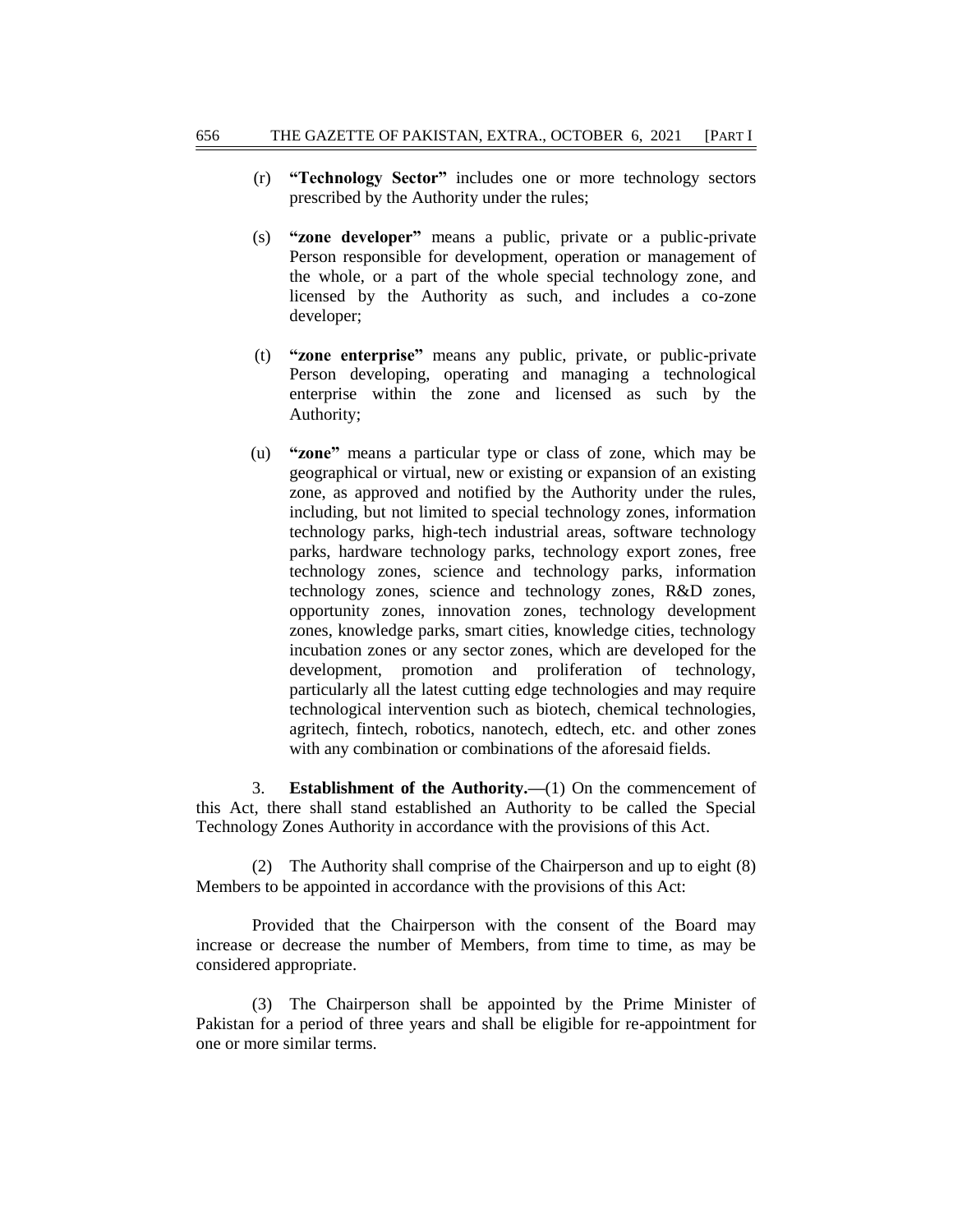(4) The Members shall be appointed and removed in accordance with the regulations.

(5) The Chairperson shall preferably be from the private sector and shall be eligible for such remunerations and benefits as determined by the Prime Minister.

(6) The Chairperson of the Authority may resign from his office by writing in his hand addressed to the Prime Minister, or may be removed from his office if, on an inquiry by the Prime Minister, he is found unable to perform the functions of his office because of mental or physical disability or he is found guilty by a court of any serious crime of moral turpitude.

(7) The Authority may create, sanction and approve posts, from time to time as per regulations, and prescribe by regulations the qualifications, experience and terms and conditions for appointment of the Chairperson, Members, Executive Directors and other officers and staff of the Authority.

(8) The Authority shall meet at such time and place and in such manner, as may be prescribed by regulations.

> (i) Three Members shall constitute a quorum for meetings of the Authority requiring a decision by the Authority:

Provided that until regulations are made in this behalf, such meetings shall be convened by the Chairperson.

(9) No act or proceeding of the Authority shall be invalid by reason only of the existence of a vacancy in, or defect in, the constitution of the Authority.

(10) The powers and functions of the Authority as provided in the Act shall be exercised in the name of the Authority by the Authority, comprising of Chairperson and the Members, which shall act through the Chairperson who shall be the chief executive of the Authority. In performance of his functions under the Act, the Chairperson may act either directly or through the Members.

(11) The principal office of the Authority shall be in Islamabad and it may set up offices at such place or places within or outside Pakistan as may be required.

(12) The Authority shall be a body corporate having perpetual succession and a common seal, with power, to purchase, acquire, sell, lease, sublease, sub-let, license and hold moveable and immoveable property, and shall by said name sue and be sued.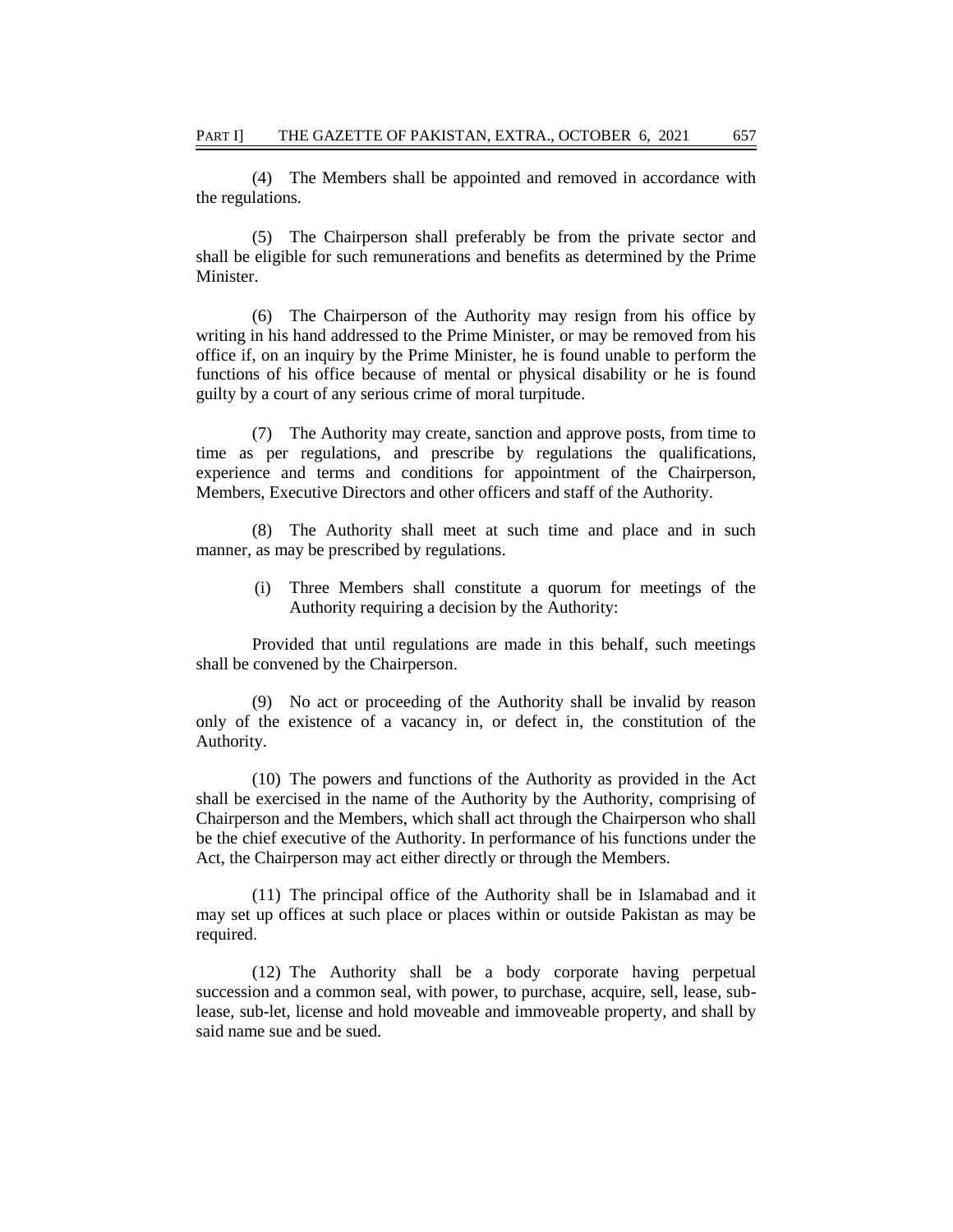(13) The Authority shall have the power to constitute as many committees, councils and associations and establish companies, nationally and internationally, to achieve its goals, as it may deem fit.

4. **Powers of the Authority.—**(1) Subject to the provisions of this Act, the Authority may take such measures and exercise such powers as may be required for performance of its functions.

(2) Without prejudice to the generality of the powers conferred by sub-section (1), the Authority shall have exclusive power and authority—

- (a) for planning, policy formulation, execution, monitoring and evaluation of zones which may be assigned to it, approved by it, notified by it or developed by it from time to time;
- (b) to approve and notify zones in accordance with the rules or regulations;
- (c) for establishment, development, implementation, operations, management and functioning of zones;
- (d) to make or cause to make arrangements for provision of security, utilities, roads, basic infrastructure, high speed internet and any other services required to ensure smooth development and functioning of zones;
- (e) to allow any additional incentives, subsidies and rebates, for zone developers and zone enterprises, with the approval of the Federal Government, Provincial Governments or local governments as the case may be;
- (f) to charge fees and charges for services rendered and the licenses issued to the zone applicants, zone developers and zone enterprises as may be prescribed;
- (g) to impose fines, sanctions and penalties for contraventions under this Act, rules or regulations;
- (h) to appoint an Administrator to the zones in accordance with this Act and any applicable rules or regulations;
- (i) to collect information with respect to technologies and technological developments within and outside Pakistan and review the impact thereof;
- (j) to enter into contracts, agreements or any other legal instrument for the purposes of this Act;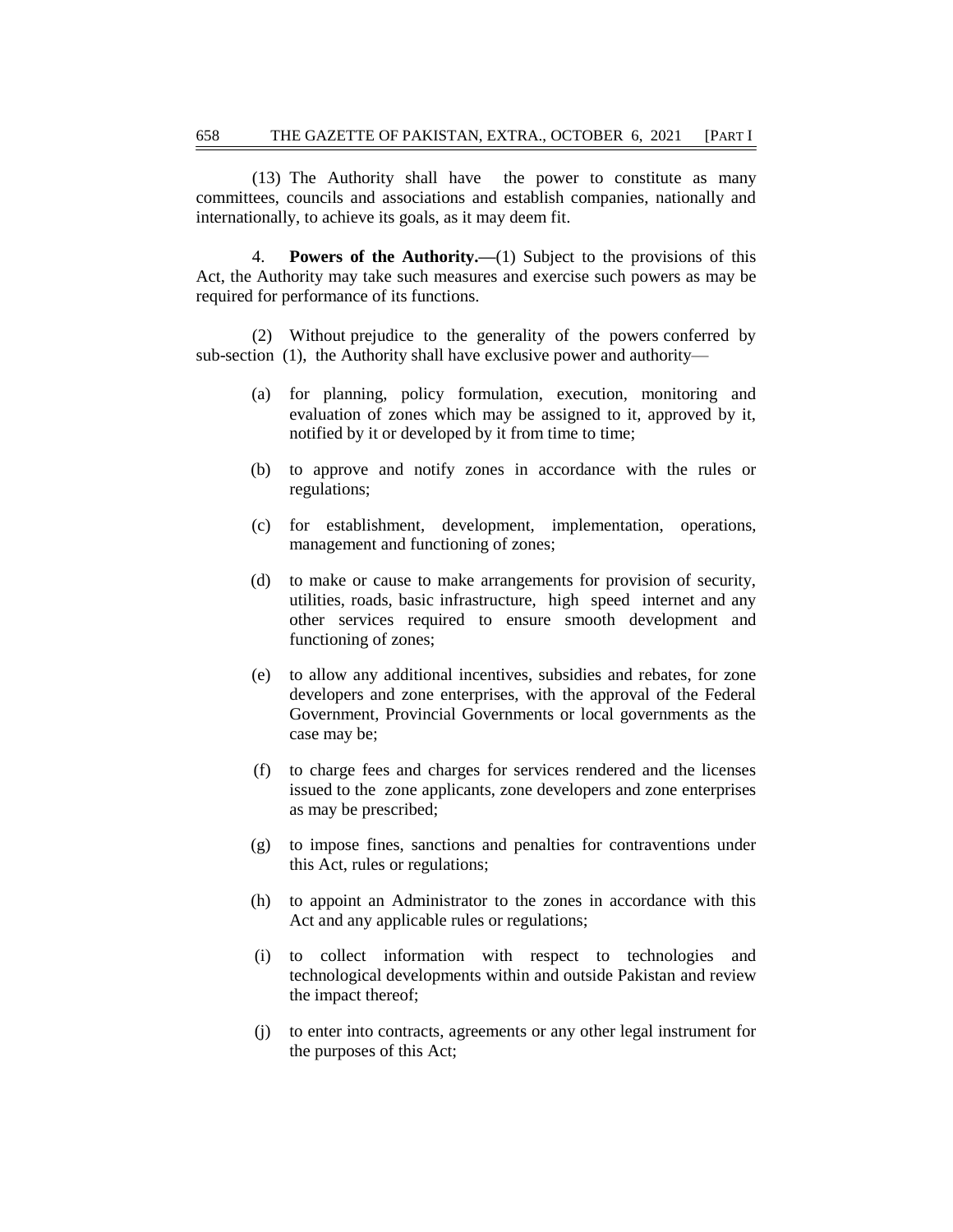- (k) to purchase, acquire, sell, lease, sub-lease, sub-let, license and hold moveable and immoveable property and set up companies for the purposes of the zones to meet the objectives of this Act;
- (l) to seek assistance from any Federal / Provincial officer, Ministry, Division, department or agency for the performance of its functions under this Act;
- (m) to set up One Window Facility to facilitate zone developers and zone enterprises; and
- (n) to do anything incidental and ancillary to the foregoing as may be deemed necessary.

(3) The services provided by the Authority shall be deemed to be essential services for the purposes of the Pakistan Essential Services (Maintenance) Act, 1952, and shall be notified accordingly.

5. **Functions of the Authority.—**(1) To perform its functions, the Authority may—

- (a) from time to time, review national investment policies, laws and regulations that impact zones and propose any amendments, modifications and relaxations therein to the Federal Government, the Provincial Government or the Local Governments;
- (b) initiate and consider zone investment proposals and categories for investment which may require specific treatments and interventions and recommend, where appropriate, additional incentives or relaxation of conditions or criteria to the Federal Government, the Provincial Government or the Local Governments for approval;
- (c) be associated in the formulation of all policies that may have an impact on investment in Technology Sectors in Pakistan, including economic, fiscal and trade policies;
- (d) coordinate with Ministries, departments, agencies and Provincial Governments or Local Governments with regard to policies and their implementation having impact on investment in Technology Sectors;
- (e) identify and promote Technology Sector investment opportunities within and outside Pakistan;
- (f) develop and approve mechanisms and arrangements for management and operation of zones including one-window facility for provision of all services and utilities, physical infrastructure,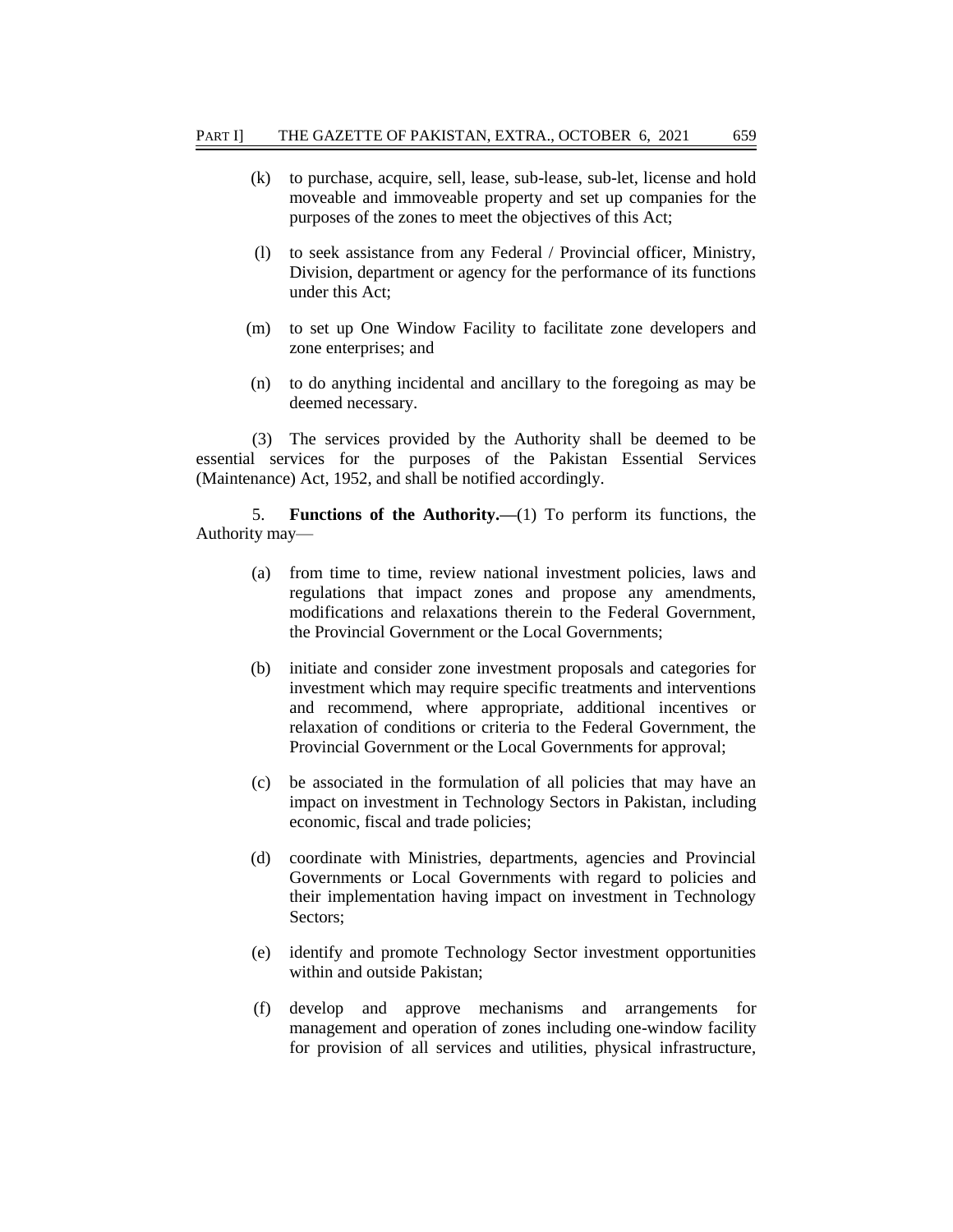logistics infrastructure, human capital development and digital infrastructure for the zone;

- (g) identify, create and upgrade technological and scientific clusters and industrial support systems within zones including, but not limited to Research and Development centres, skills development centres, training institutes, data centres, universities, hospitals, and other hard and soft infrastructure related to successful execution of zones;
- (h) attract investment into zones including foreign direct investments, venture capital funds, public sector investments, public-private investments and private funds;
- (i) marketing and promotion of zones by developing a marketing, image-building and public relations strategy to generate interest in the potential and opportunities of the Pakistani market and publicize its activities;
- (j) identification and approval of locations for setting up zones;
- (k) procure and acquire land or any infrastructure for the zones;
- (l) appoint commissions, expert bodies and consultants to study various aspects of attracting investments in technology related businesses and improving the investment climate, procedures and other related matters;
- (m) develop studies, feasibility reports, experiments, public-private partnership frameworks, financial vehicles, technical research and surveys related to zones;
- (n) develop or cause to be developed Master Plans for zones and approve or cause to approve them;
- (o) act as One Window Facility for investors, zone developers, zone enterprises and other stakeholders involved in zones dealing with other relevant government entities on their behalf;
- (p) issue letters of recommendation or invitation letters, which shall be deemed sufficient for the purpose of issuance of business and work permits or visas by relevant Authority;
- (q) collect, compile, analyse, maintain and distribute zones related information, and from time to time publish analytical reports, trends and insights;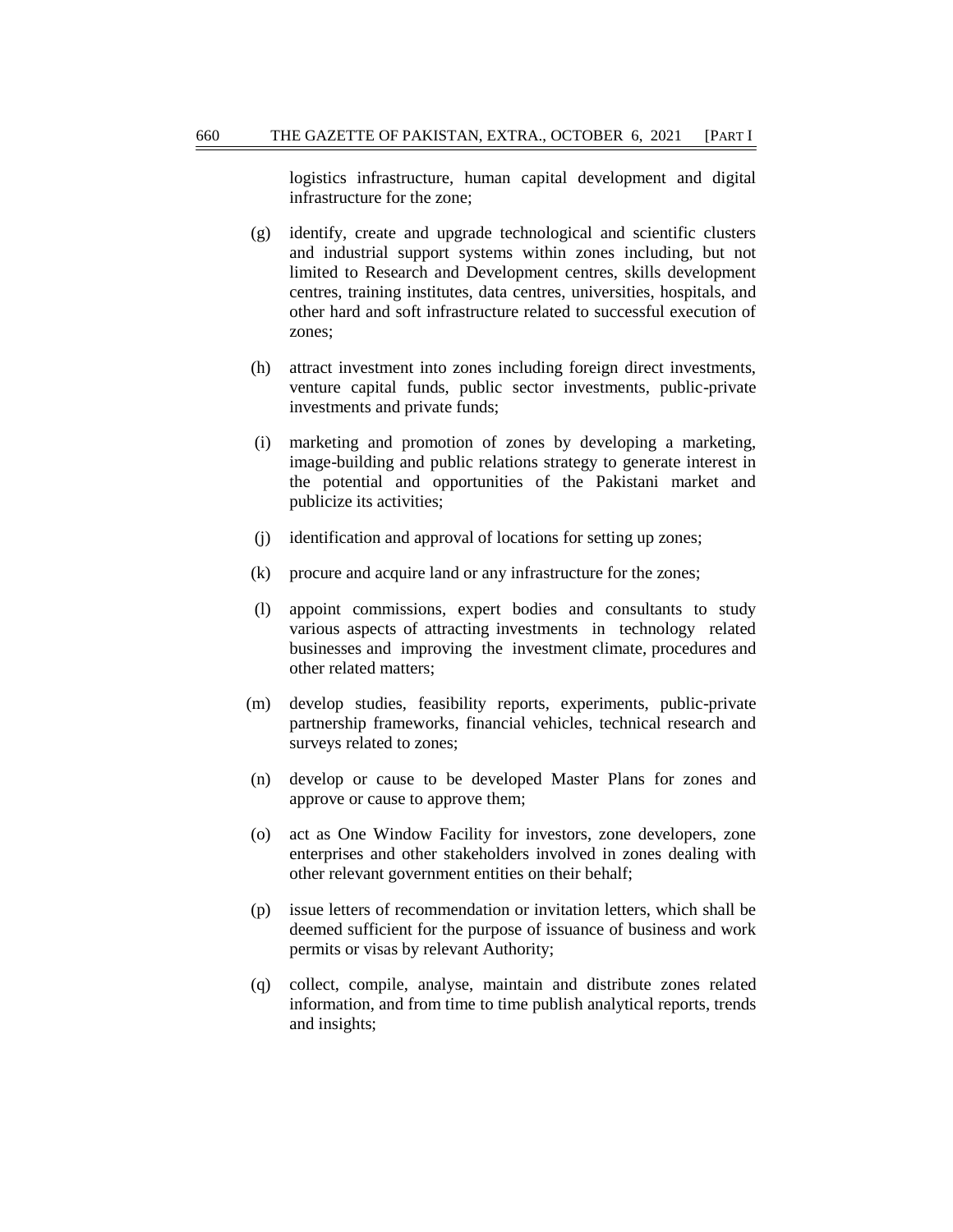- (r) promote a congenial environment and ensure ease of doing business for investments into zones by allowing import of Capital Goods as required by the zone developers and zone enterprises;
- (s) negotiate and finalize all such acts, deeds, initiatives, agreements for protection and promotion of technology related investments with other countries, international forums, financial institutions and multi-lateral agencies, and represent Pakistan on regional and international level, that may be necessary or expedient for the purpose of successful planning, development, execution, implementation, management and maintenance of zones;
- (t) liaise with private sector trade bodies and associations, both local and international, for their active participation in promotion of technology related investment;
- (u) approval, issuance, notification and cancellation of licenses of zone enterprises and zone developers;
- (v) allocate, lease, sub lease, rent, sell land, space, lots within zones developed by the Authority itself;
- (w) perform any other function assigned to it by the Federal Government.

(2) The Federal Government may, from time to time, assign more functions and issue guidelines to the Authority.

6. **Board.—**(1) There shall be a Board of Governors of the Authority comprising of the following members, namely: —

- (a) the Prime Minister of the Islamic Republic of Pakistan shall be its President;
- (b) Federal Minister in Charge of the Division Concerned;
- (c) Chairperson of the Authority; and
- (d) not less than seven and not more than twenty-five ex-officio and Independent members, provided that not less than five Independent members shall be appointed from private sector from amongst persons of renowned integrity, expertise, experience and knowledge.

(2) The *ex-officio* and the Independent members shall be appointed by the Federal Government for a term of four years.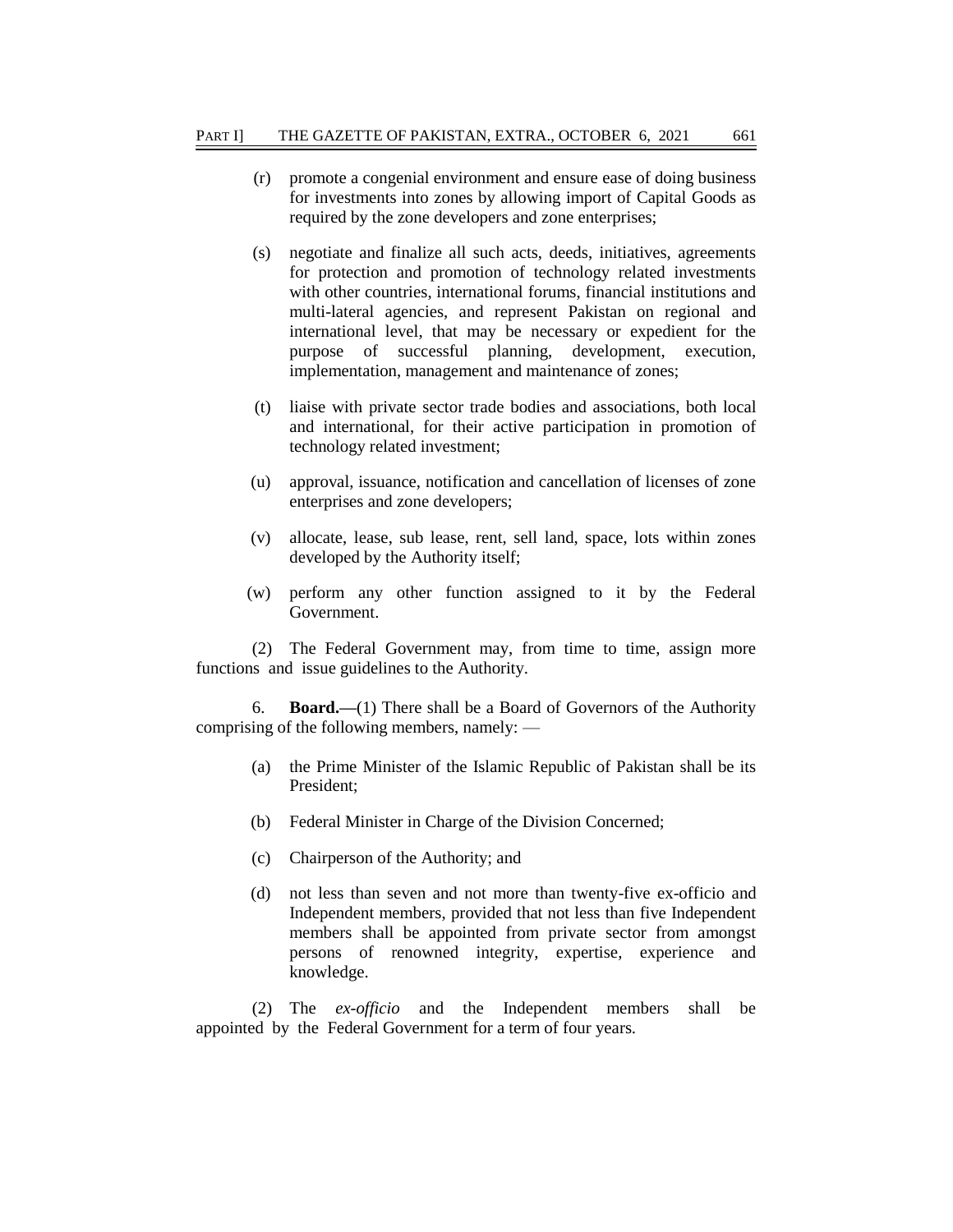(3) An *ex-officio* member shall hold office as member till such time he holds the office by virtue of which he is a member and upon his transfer, retirement, resignation or removal from office, the person appointed in such person's place shall be the member.

(4) Secretary of the Board shall be appointed with the approval of the President.

(5) The Board shall meet at least twice in a year. The Secretary of the Board may take approval of any decision through circulation among members of the Board. The Chairperson of the Authority may call a special meeting with the approval of the President of the Board.

(6) The meetings of the Board shall be presided over by the President of the Board and in his absence, the President of the Board shall appoint any member to chair the meeting.

(7) The quorum for a meeting of the Board shall be one-third of the total membership of the Board, and decisions of the Board shall be made with majority of total present members of the Board.

- (8) The powers and functions of the Board are as follows:
- (a) develop and approve national special technology zone strategy, national emerging technologies strategy, and national information and communication technology strategy;
- (b) develop and approve national special technology zone plan, national emerging technologies plan, and national information and communication technology plan;
- (c) approval of the rules and regulations of the Authority;
- (d) issue such directions and policy guidelines to the Authority from time to time to protect the interests of the Government, investors and public;
- (e) oversight, supervision and monitoring the performance of the Authority;
- (f) approval of the annual budget, annual audited financial statement and accounts for any particular financial year;
- (g) approval of annual report of the Authority;
- (h) to annually review the implementation of this Act with a view to improving policies relating to zones.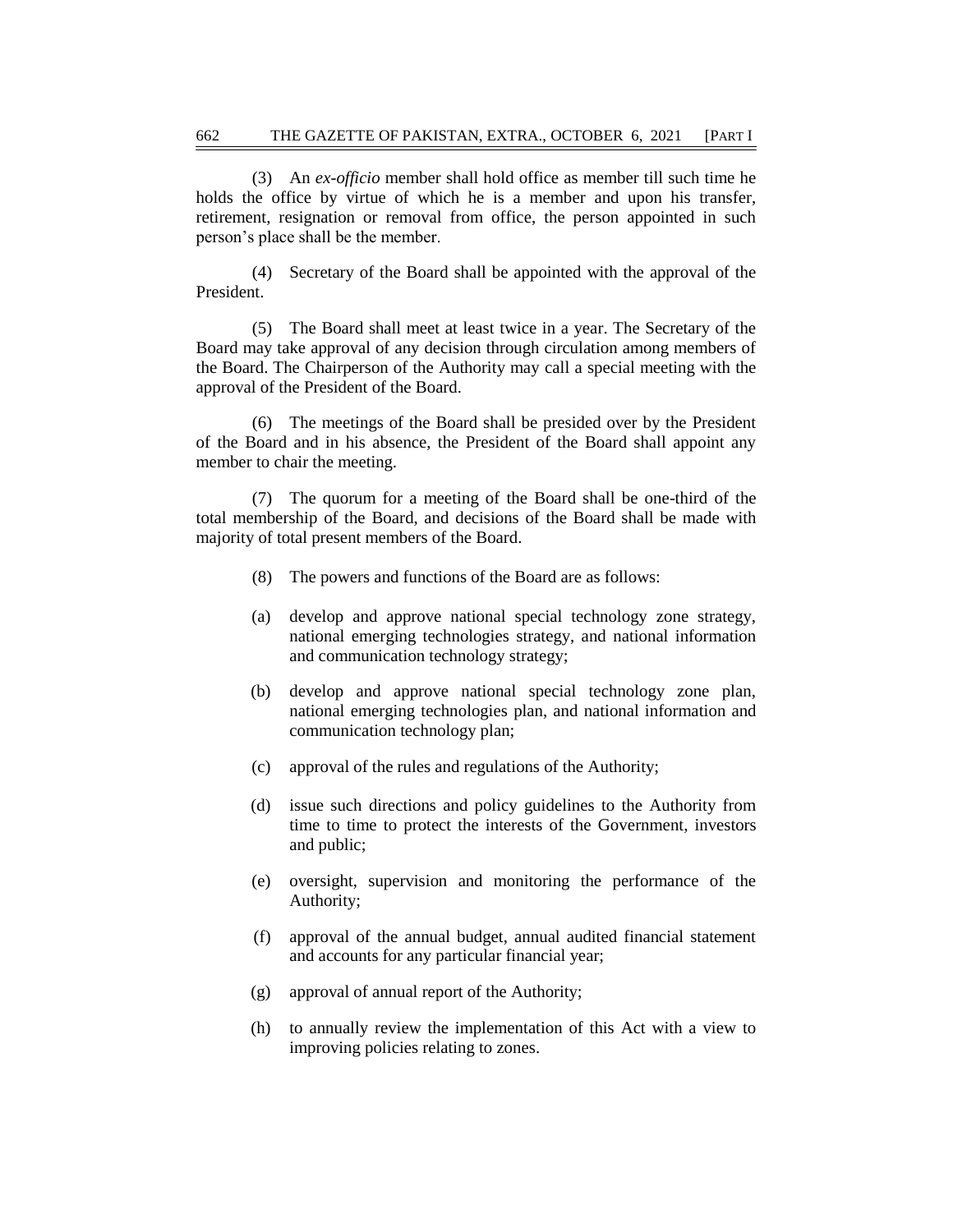7. **Budget, finance and audit.—**(1) The Authority shall, in respect of each financial year, prepare its own budget in accordance with the prescribed procedure and submit to the Board for approval.

(2) The Budget statement shall specifically state the estimated receipts and expenditure and the sums which are likely to be required from the Federal Government during the next financial year.

(3) The Authority shall maintain complete and accurate books of accounts of its receipts and expenditure.

(4) The accounts of the Authority shall be audited at the close of each financial year by a qualified firm of Chartered Accountants.

(5) The Authority shall produce such accounts, books and documents and furnish such explanations and information as the auditors may require for the purpose of audit by the external auditors or Auditor General of Pakistan.

(6) Copies of the Auditor's Report on the accounts shall be provided to the Authority and the Board.

(7) The Chairperson of the Authority shall be its Principal Accounting Officer.

8. **Grants.—**(1) The Federal Government, the Provincial Governments and the Local Governments may, from time to time, place annual grants to the Authority for the smooth discharge of its affairs.

(2) The Authority may receive domestic and international grants for the purposes of achieving the objectives of this Act.

9. **Funds.—**(1) There shall be constituted a non-lapsable fund to be called the Special Technology Zones Authority Fund, which shall vest in the Authority and shall be utilized by the Authority to meet all expenses and charges properly incurred in connection with carrying out the purposes of this Act. The Fund shall be credited all sums received by the Authority. The Fund shall be financed by:

- (a) fees, commissions, charges and other amounts received by the Authority;
- (b) funds including grants provided by the Federal Government for payment of salaries, establishing infrastructure and running day-today business of the Authority as a one line budget;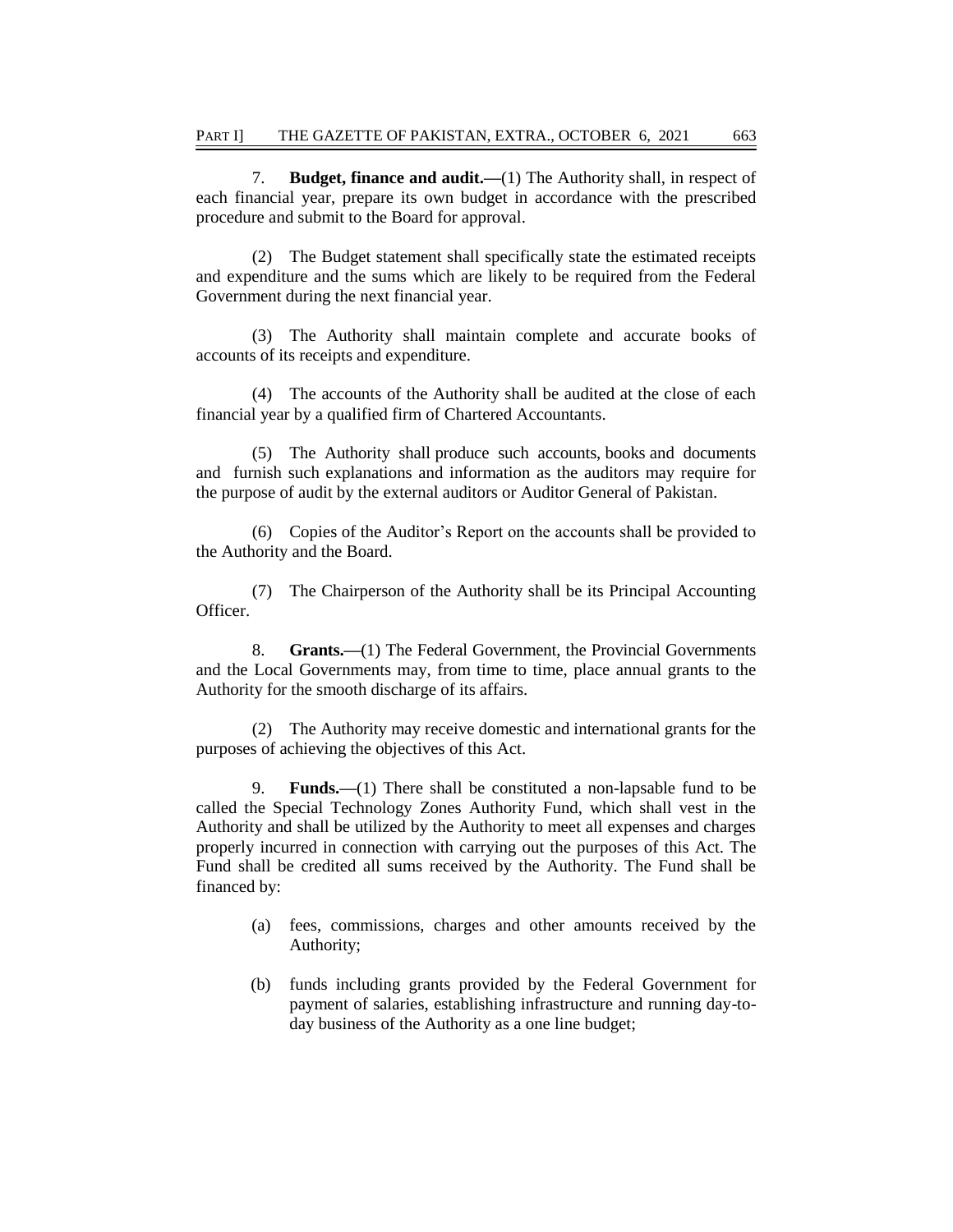- (c) funds provided by the Provincial, Local Governments or any other body including grants;
- (d) funds including grants from national and international bodies / organizations;
- (e) loans from the Federal Government or Provincial Government;
- (f) loans, investments and foreign aid obtained by the Authority;
- (g) funds raised through Public-Private Partnerships by the Authority;
- (h) funds from bonds, sukuks and other forms of finances and investments on the basis of participation term certificates, musharika certificates, term finance certificates or any other financial or debt instruments or securities issued by the Authority;
- (i) proceeds of any investments made by the Authority in utilizing any amount of Funds which is not required for immediate use.

(2) The Fund will be utilized for the above purposes as per the mechanism prescribed in the regulations.

(3) Without prejudice to any other law for the time being in force, the Authority may invest in development of projects, specialized funds or financial vehicles or any other area approved by the Authority with fees and contributions from zone developers and zone enterprises, and with funds from public, private or international entities, and Federal, Provincial or Local Governments, to achieve objectives of this Act.

10. **Bank accounts.—**(1) The Authority may open and maintain bank accounts in local and foreign currency in any scheduled bank in Pakistan.

(2) Bank accounts of the Authority shall be opened with the prior approval of principal accounting officer.

11. **Approvals Committee.—**(1) There shall be a committee, called Approvals Committee, headed by the Chairperson and up-to eight members from amongst the Members and officers of the Authority nominated by the Chairperson for this purpose.

(2) The Chairperson may call any person or adviser or consultant as an expert to assist the Approvals Committee and such person or adviser or consultant shall not be eligible to cast a vote.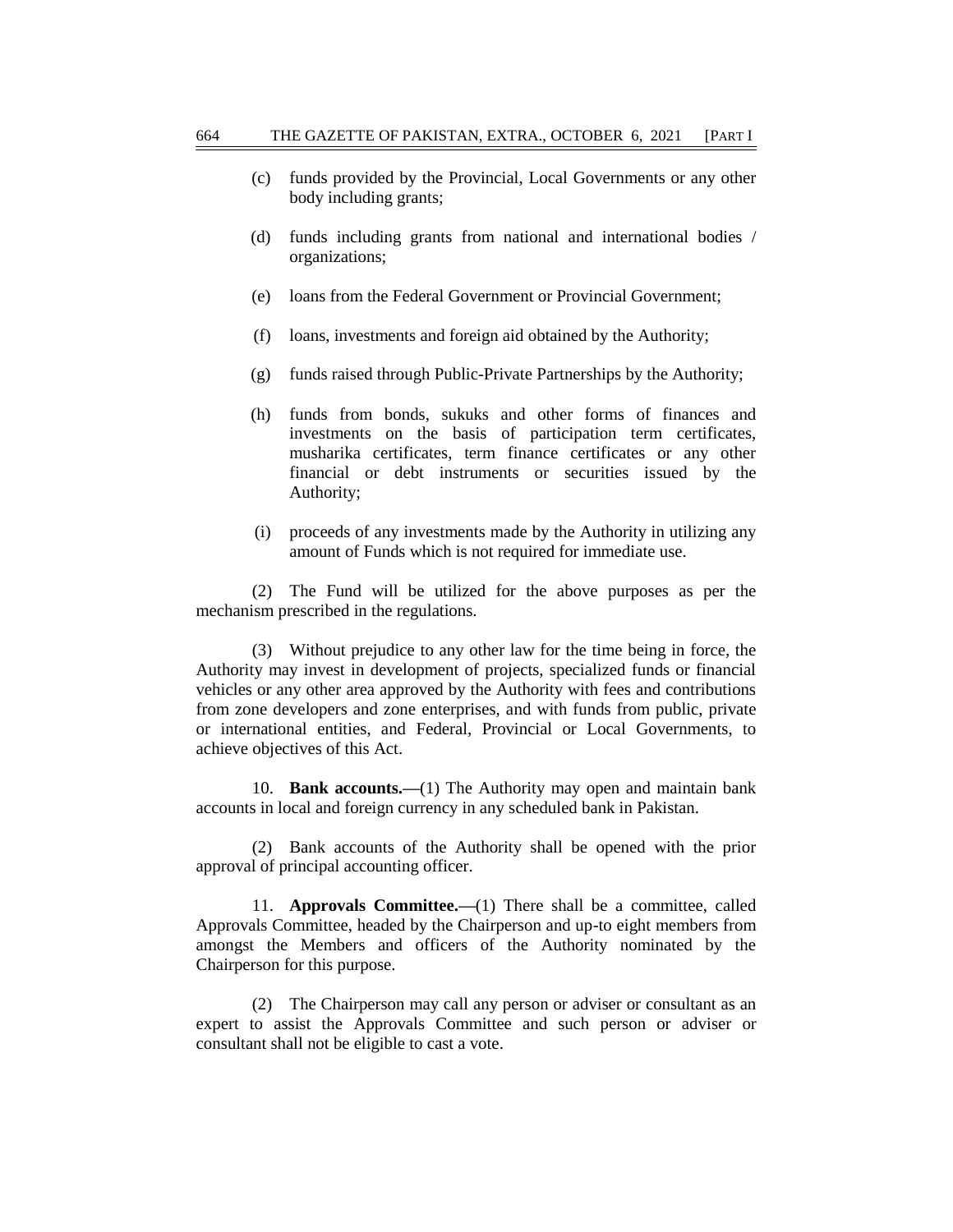(3) The meeting of the Approvals Committee shall be convened on the orders of the Chairperson.

(4) The Approvals Committee shall meet as frequently as required, but not less than once every quarter.

(5) Two third or more of the members shall constitute quorum of the Approvals Committee.

(6) Where the Chairperson is not present, a Member of the Authority nominated by the Chairperson shall chair the Approvals Committee.

(7) The decisions of the Approvals Committee shall be taken by majority of the total membership present through voting. In case of equal voting, the Chairperson of the committee shall have the discretion to take the final decision.

(8) The Chairperson shall appoint an officer from the Authority to be the Secretary of the said Committee.

(9) The Chairperson shall be competent to remove or substitute any member of the Committee, if desired.

(10) The Chairperson may constitute sub-committees to assist the Approvals Committee to discharge any of its functions.

12. **Functions and Responsibilities of the Approvals Committee**.— (1) The functions and responsibilities of the Approvals Committee shall be—

- (a) to recommend such procedures, mechanisms and regulations to the Authority for implementation of this Act as are applicable to all zones or a particular zone;
- (b) to review and recommend amendments in national information and communication technology strategy, national emerging technologies strategy and other technology and science related initiatives;
- (c) to approve or amend development plan and Master Plan for each zone;
- (d) to recommend strategic initiatives to the Authority including, but not limited to, *inter-alia*, establishing new zones, expansion of existing zones, entering into agreement with other entities, joint ventures, public-private partnerships etc;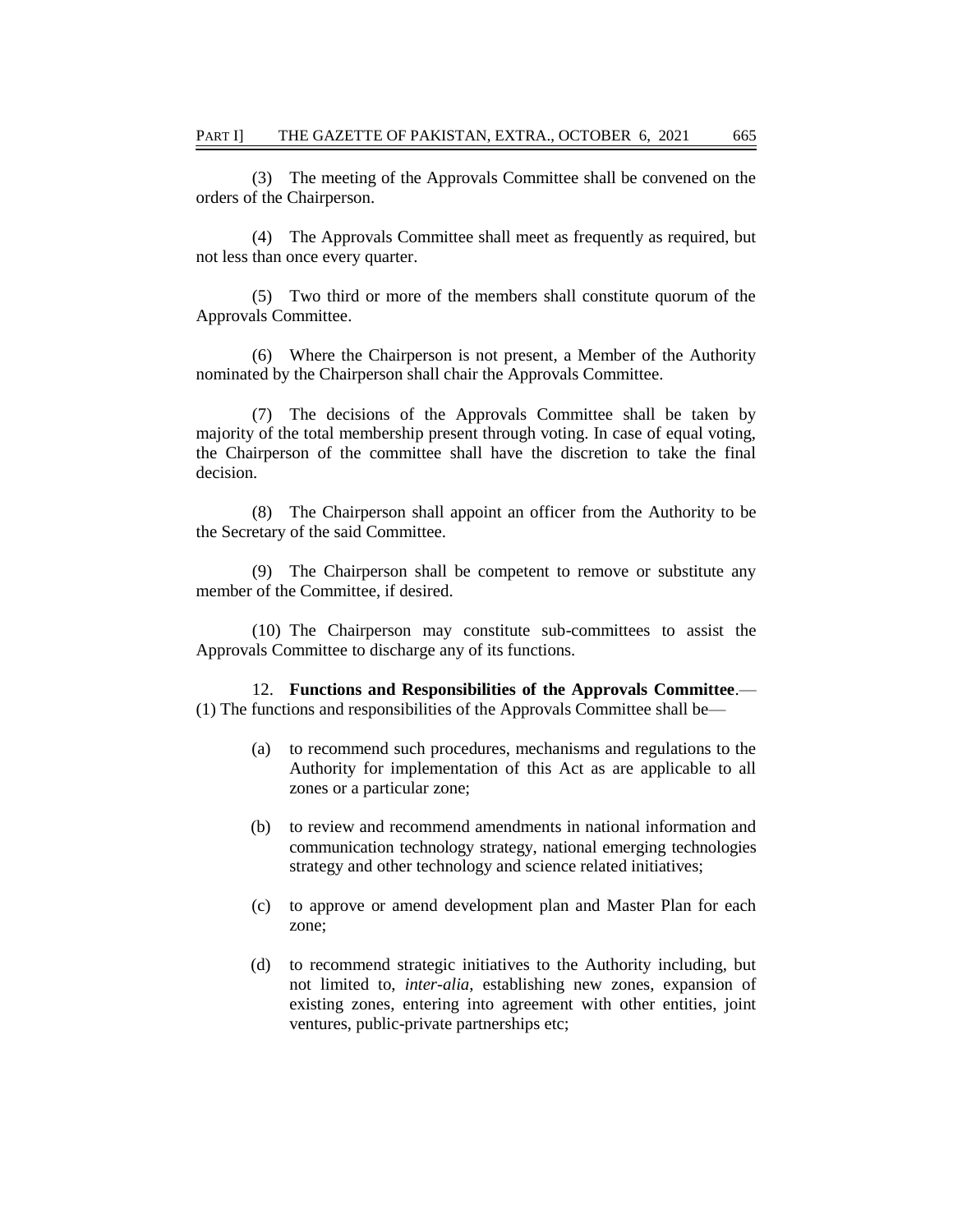- (e) to recommend additional incentives for zone developers and zone enterprises;
- (f) to recommend any existing or new zone proposed by any investor, whether public or private;
- (g) to consider and approve zone developers and zone enterprises applications and agreements.

13. **Criteria for approval of zones.—**(1) The Authority shall prescribe the criteria for approval of zones in the rules.

14. **Licensing of zone enterprises and zone developers.—**(1) The Authority shall prescribe the criteria and procedures for licensing of the zone enterprises and zone developers in the regulations.

15. **Sanctions against zone enterprises and zone developers.—**(1) A mechanism may be prescribed by the Authority in the regulations for sanctions, imposition and recovery of penalties and fines against zone enterprises and zone developers for violations of this Act or any rule or regulation prescribed by the Authority.

16. **Land regime.—**(1) The acquisition of any land or any interest in land for the Authority or for any purpose under this Act shall be deemed to be an acquisition for a public purpose within the meaning of the Land Acquisition Act, 1894 (1 of 1894) or any successor legislation, and the provisions of the said Act shall apply accordingly.

(2) The Federal Government, Provincial Government, Local Government or any Local Authority may transfer or cause the transfer of any land, property, asset, infrastructure, facility to the Authority, subject to prevailing laws.

*Explanation.—*The expression "Federal Government, Provincial Government and Local Government" shall mean and include any authority, body, corporation or legal entity established or controlled by such Government and the word "transfer" shall mean and include any and all modes of transfer of properties, assets, land or infrastructure permissible under the laws of Pakistan.

17. **Public utilities and other facilities.—**(1) The Federal Government, Provincial Governments, Local Governments, Municipal Authorities, Cantonments, and other Territories of Pakistan, as the case may be, shall ensure the removal of all obstacles to the provision of, all infrastructure and utility facilities, at their cost, including but not limited to electricity, water, gas, roads, telecommunication services and other essential facilities necessary for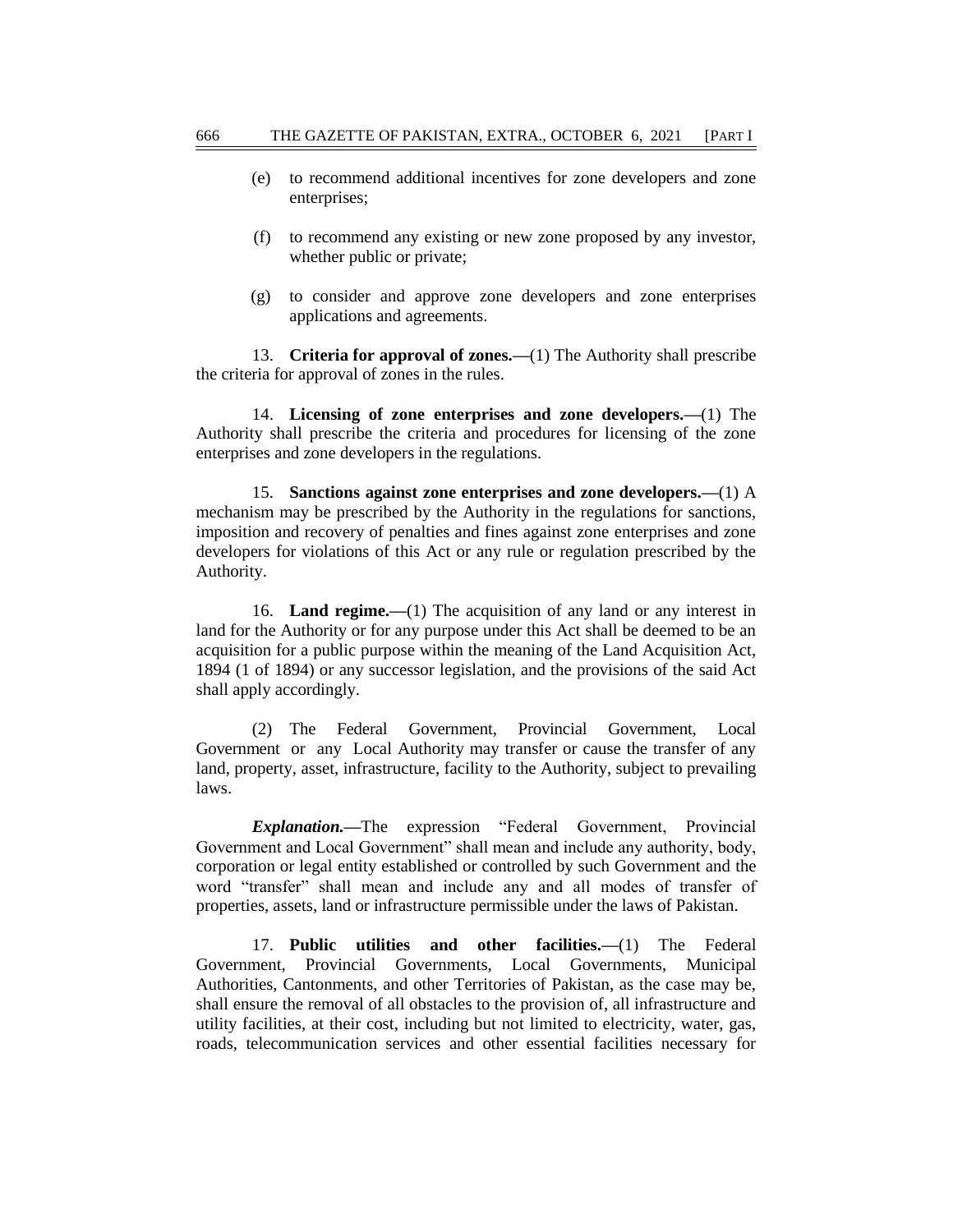efficient operations of a zone. The Federal, and Provincial Governments shall ensure adequate road access, at their cost, to the zones and adequate provision of zones from a safety and security standpoint.

(2) The zone developer shall have the right to set up a renewable, thermal, hydel or other captive electric power generation plant or install power generator of sufficient size to cater the expected demand for electricity within a particular zone as per rules or regulations of the Authority and to sell only the excess electricity generated outside that particular zone as per prevailing laws.

(3) The Authority may execute agreements with the Provincial Governments, Local Governments, Municipal Authorities, Cantonments, local authority and other Territories of Pakistan for the purposes of implementation of this section.

*Explanation.—*The expression "Federal Government, Provincial Government, Local Government Municipal Authorities, Cantonments, local authority and other Territories of Pakistan" shall mean and include any authority, body, corporation or legal entity established or controlled by such Government.

18. **Incentives for zones.—**(1) On execution of relevant agreement with the Authority, the zone developers as well as zone enterprises in a zone shall be entitled to incentives outlined in sections 20 and 21.

(2) With the objective of promoting a particular sector, industry or zone, the Authority may recommend and the Federal Government may grant additional incentives and exemptions to zone enterprises and zone developers including but not limited to subsidies for electricity, gas and high speed internet connectivity inside the special technology zones, provided that—

- (a) such additional benefits may only be granted if the Authority finds these to be justified on the basis of an economic impact assessment;
- (b) such additional benefits, if granted conditionally, may be liable to be forfeited with retro-active effect if it is finally determined that a zone developer or zone enterprise has failed to comply with the conditions prescribed for the additional benefits in question; and
- (c) the Authority shall make economic impact assessment of the zone developers and zone enterprises within five years from the date the agreement is signed with the zone developers, and within the first year of operations of a zone enterprise.
- (3) Any additional benefits granted by the Authority—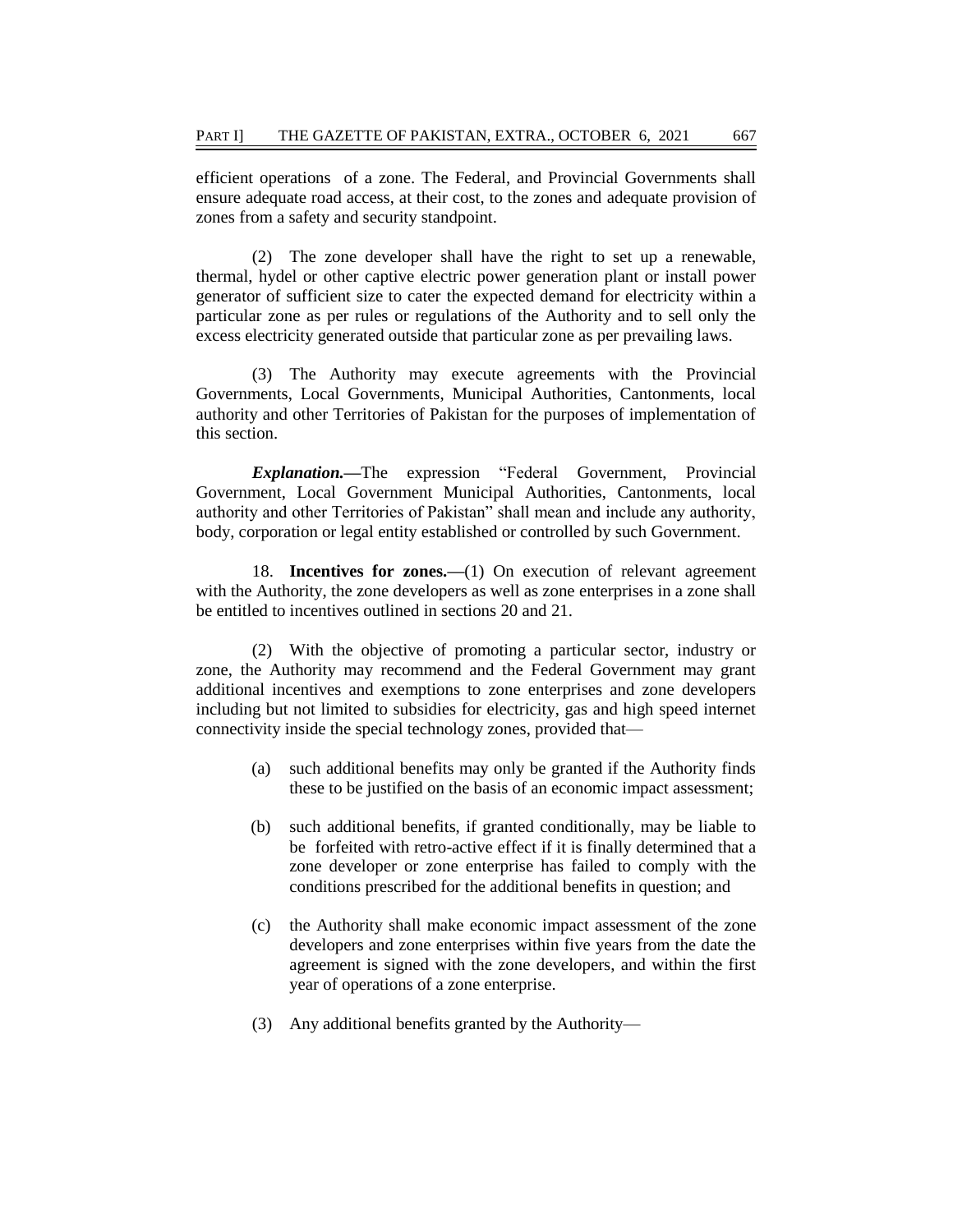- (a) shall be deemed to be included in the relevant Development Agreements; and
- (b) shall become effective on such conditions as the Authority may stipulate.

(4) Nothing in this Act shall be construed to limit the Authority of any Federal, Provincial and Local Government Authority to grant such additional benefits to zone developers and zone enterprises as are within the scope of their respective statutory powers.

(5) The State Bank of Pakistan may issue special foreign exchange regulations for incentives, benefits and exemptions as set out in this Act.

19. **Protection of incentives.—**(1) Incentives, benefits and protections under this Act shall be additional to all incentives, benefits and protections, which may be applicable to zone developers and zone enterprises under generally applicable legislation and international agreements of Pakistan.

(2) These incentives shall not be withdrawn or modified or altered prematurely and retrospectively and any change therein shall be to the advantage of the zone developer and zone enterprise and not otherwise.

20. **Exemptions and Incentives for the Authority and for the zone developers.—**(1) The following shall be the incentives for the Authority and zone developers from the date of signing of the Development Agreement, for a period of ten years namely:—

- (a) Exemption from all taxes under the Income Tax Ordinance, 2001 including tax on profits and gains, income tax, turnover tax, withholding tax, capital gains tax, income tax on dividend income and withholding tax on dividend;
- (b) Exemption from sales tax under the Sales Tax Act, 1990;
- (c) Exemption from Customs Duty under the Customs Act 1969 on the import in Pakistan of all Capital Goods including but not limited to materials plant, machinery, hardware, equipment and software, devices, instruments, accessories, attachments, building materials, materials and any other equipment required to perform functions of the Authority, zones and zone developers, whether or not manufactured locally, for use in zones;
- (d) Exemption from property tax;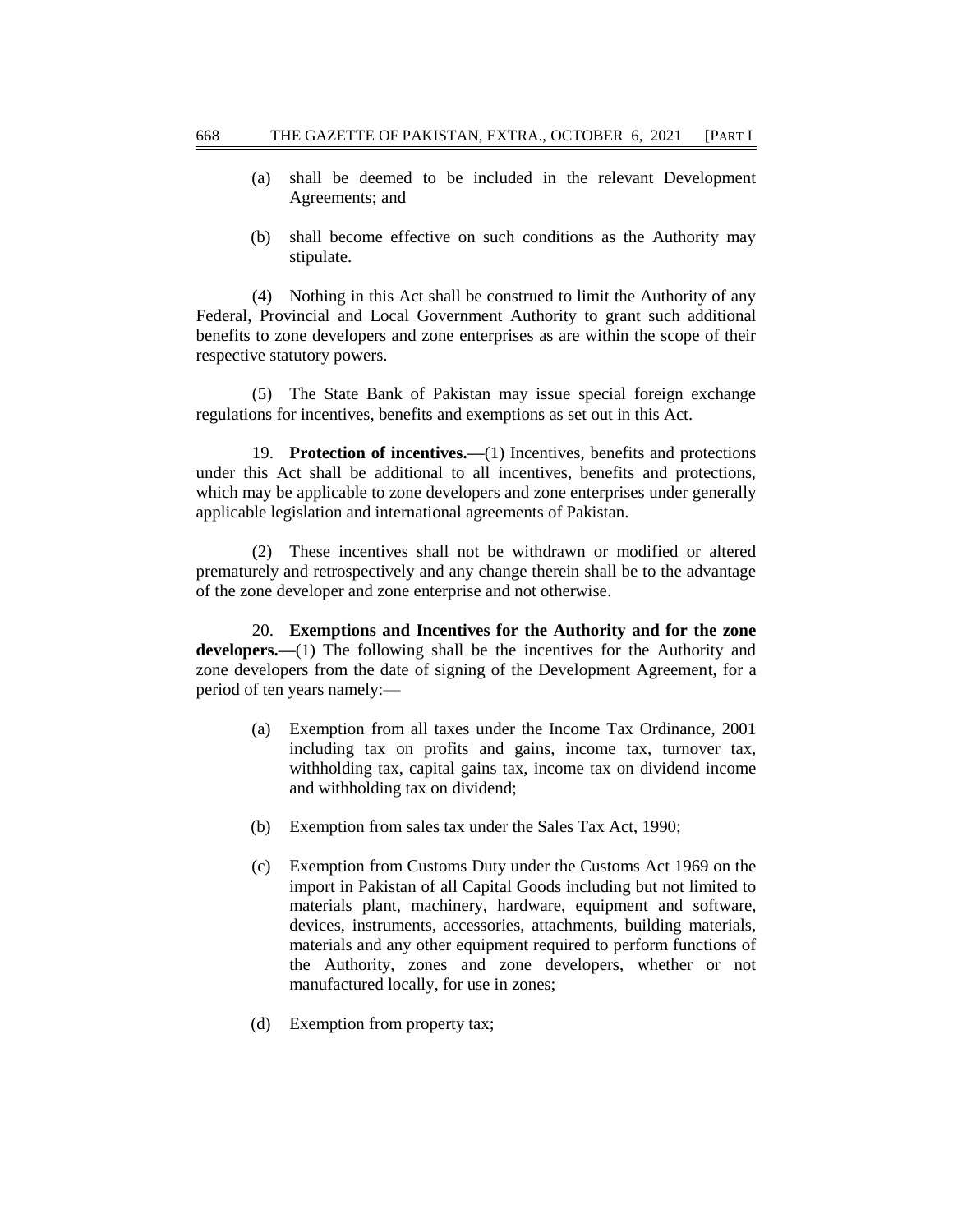- (e) Exemption on dividend income and capital gains of any venture capital fund (whether local or foreign) derived from investments in the zone developers; and
- (f) permission for opening and maintaining of foreign currency accounts, availability of foreign exchange, full convertibility to foreign currency and repatriation and free transfer of foreign currency to meet the requirements of investors, lenders, contractors, operators, consultants, insurers, re-insurers, vendors and advisors in relation to any compensation amounts, loan repayments, equity and return on equity, profits, works, goods and services in accordance with the foreign exchange regulations of the State Bank of Pakistan for zones.

For the avoidance of doubt, co-zone developer shall be entitled to the tax exemptions and incentives permissible to the zone developers under Section 20.

21. **Exemptions and Incentives for zone enterprises.—**(1) The following shall be the incentives for the zone enterprises from the date of issuance of license for a period of ten years, namely: —

- (a) Exemption from all taxes under the Income Tax Ordinance, 2001 including tax on profits and gains, income tax, turnover tax, withholding tax, capital gains tax, income tax on dividend income and withholding tax on dividend;
- (b) Exemption from sales tax under the Sales Tax Act, 1990;
- (c) Exemption from Customs Duty under the Customs Act 1969 on the import in Pakistan of all Capital Goods including but not limited to materials, plant, machinery, hardware, equipment and software, devices, instruments, accessories, attachments, building materials, materials and any other equipment required to perform functions of the zone enterprises, whether or not manufactured locally, for use in zones;
- (d) Exemption from property tax;
- (e) Tax exemption on dividend income and capital gains of any venture capital fund (whether local or foreign) derived from investments in the zone enterprises; and
- (f) permission for opening and maintaining of foreign currency accounts, availability of foreign exchange, full convertibility to foreign currency and repatriation and free transfer of foreign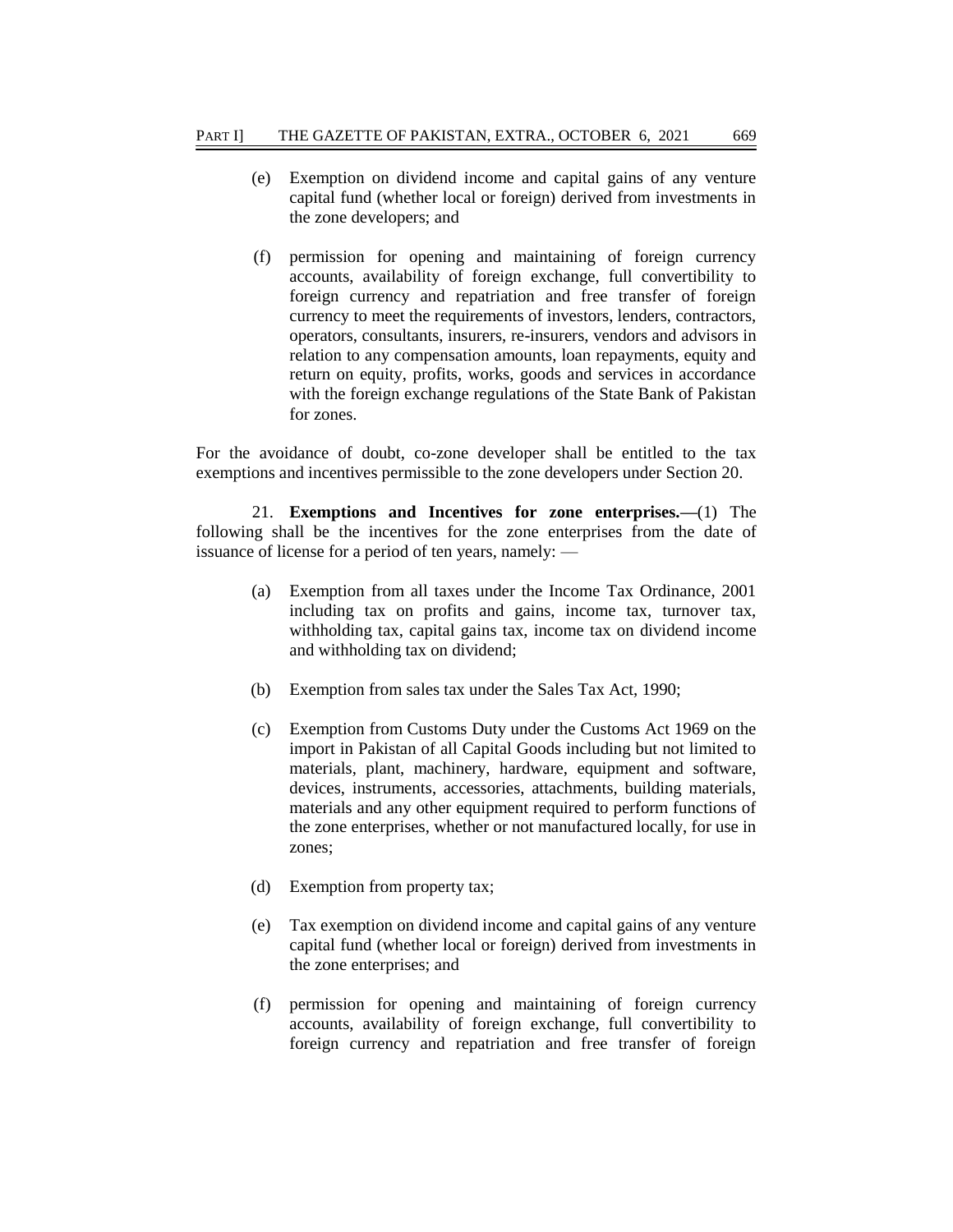currency to meet the requirements of investors, lenders, contractors, operators, consultants, insurers, re-insurers, vendors and advisors in relation to any compensation amounts, loan repayments, equity and return on equity, profits, works, goods and services in accordance with the foreign exchange regulations of the State Bank of Pakistan for zones.

22. **Alternate dispute resolution mechanism.—**(1) The Authority shall prescribe a legally binding and enforceable alternate dispute resolution mechanism consistent with the applicable laws for the settlement of all disputes arising among and between the Authority, zone developers or zone enterprises.

(2) All agreements between zone developers, its operators and subconsultants, and zone enterprises shall be governed by the afore-stated alternate dispute resolution mechanism prescribed by the Authority:

Provided that nothing herein shall preclude the Authority or any of its sub-ordinate entities or companies from entering into international arbitration agreements with foreign zone developers and zone enterprises.

23. **Cognizance of legal disputes.—**(1) No court shall take cognizance of a legal dispute under this Act or the rules or regulations made thereunder to which the jurisdiction of the Special Technology Zones Appellate Tribunal extends.

(2) The Special Technology Zones Appellate Tribunal shall have exclusive jurisdiction to determine all disputes arising in respect of any matters-–

- (a) concerning any officer or employee of the Authority with the exclusion of the Chairperson;
- (b) concerning the exercise of powers and functions of the Authority under sections 4 and 5 of the Act or, Administrator under section 26;
- (c) concerning any aspect relating to the one-window facility established by the Authority;
- (d) concerning any decision of the Approvals Committee;
- (e) in relation to sections 13 and 14 of the Act or any rules or regulations prescribed thereunder;
- (f) concerning any sanction, penalty or fine imposed by the Authority under section 15 or any rules or regulations prescribed thereunder;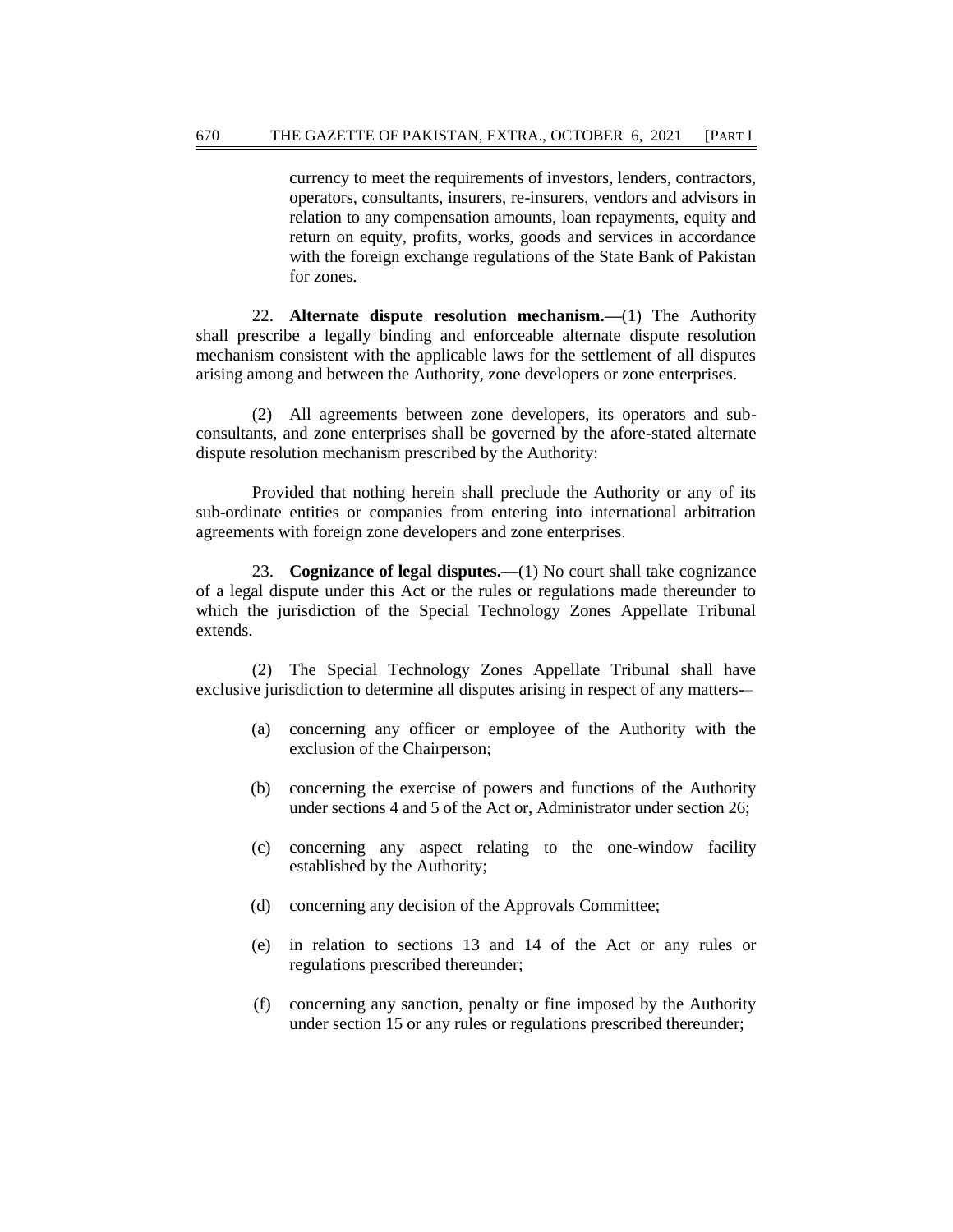- (g) relating to section 19 of the Act; and
- (h) concerning any other rule or regulation prescribed by the Authority.

24. **Appeals to Special Technology Zones Appellate Tribunals.—**(1) Any zone developer or zone enterprise or a concerned person aggrieved by any order of the Authority may prefer an appeal before the Special Technology Zones Appellate Tribunal, within thirty days of the order, in accordance with the prescribed rules.

(2) An appeal to the Special Technology Zones Appellate Tribunal shall be in such form, contain such particulars and be accompanied by such documents and fees as may be prescribed under this Act.

(3) The Special Technology Zones Appellate Tribunal shall consist of a Chairman, who shall be a legal expert, and two members, one being a technical expert and the other being a financial expert, who shall be persons of ability, integrity and have special knowledge and professional experience of not less than ten years in the fields of law, economics, technology or finance.

(4) The Chairman and Members of the Special Technology Zones Appellate Tribunal shall hold office for a period of three years and shall be eligible for re-appointment for a similar term or terms and shall cease to hold office on attaining the age of sixty eight years or the expiry of the term whichever is earlier.

(5) The terms, conditions and appointment of the Special Technology Zones Appellate Tribunal Chairman and other members shall be in the manner as may be prescribed this Act, which may be made and shall take effect, notwithstanding anything contained in any other law or rules for the time being in force.

(6) The Chairman and the members shall be entitled to such salary and other terms and conditions of service as the Authority may prescribe.

(7) The Special Technology Zones Appellate Tribunal shall decide an appeal expeditiously but not later than three months of its presentation to the Tribunal.

(8) The Special Technology Zones Appellate Tribunal shall, for the purpose of deciding an appeal, be deemed to be a civil court and shall have the same powers as are vested in such court under the Code of Civil Procedure, 1908 (Act V of 1908), including the powers of—

(a) enforcing the attendance of any person and examining him on oath;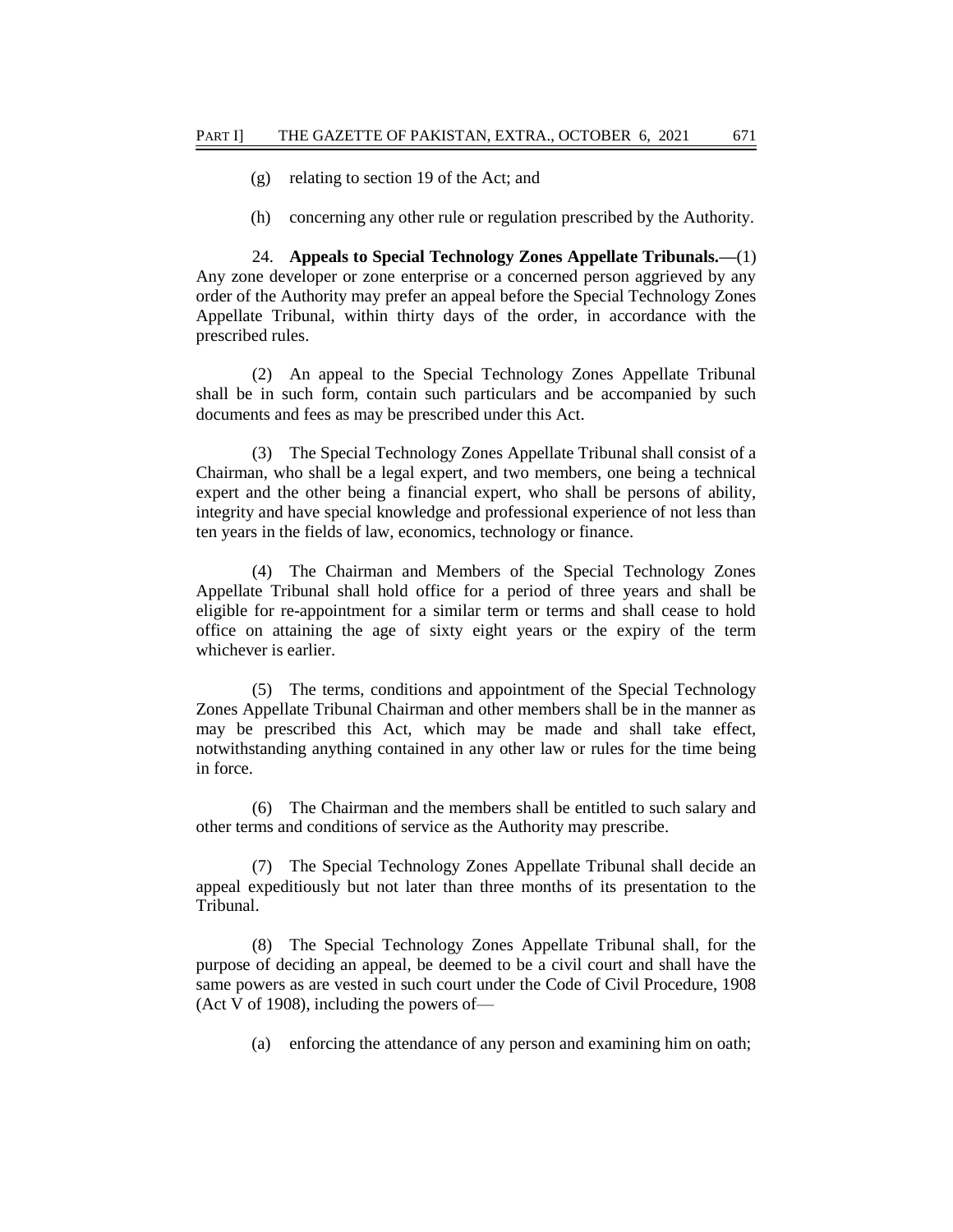- (b) compelling the production of documents; and
- (c) issuing commissions for the examination of witnesses and documents.

(9) It shall be sufficient for the Special Technology Zones Appellate Tribunal to establish, or to be satisfied as to any matter on the standard of proof applicable to civil proceedings in summary manner in a court of law.

(10) The Special Technology Zones Appellate Tribunal's determinations or decisions under this Act shall be deemed to be the decrees of a civil court under the Code of Civil Procedure, 1908 (Act V of 1908).

*Explanation.—*It is clarified that the timeframe for rendering a decision of three months is mandatory and not directory.

25. **Appeal to Supreme Court.—**(1) Any person aggrieved by an order of the Special Technology Zones Appellate Tribunal may prefer leave to appeal to the Supreme Court of Pakistan within sixty days under the rules prescribed by the Supreme Court.

26. **Appointment and Powers of Administrator.—**(1) The Authority may appoint any one or more persons an Administrator to investigate, either on its own motion or on the basis of any information received, whether any contravention of any provision of or anything prescribed by this Act has been committed. Provided that an Administrator's investigation shall be carried in the manner prescribed.

(2) Where an Administrator, after concluding an investigation is satisfied that a contravention of any provision of or anything prescribed by this Act has been committed, may recommend to the Authority to undertake any of the following in the manner prescribed:

- (a) impose a fine on or sanction any person responsible for such contravention;
- (b) cancel any license issued by the Authority to any person responsible for such contravention;
- (c) issue directions to any zone developer, co-zone developer, or zone enterprise to cease from doing any particular act in a zone.

27. **Powers to make rules.—**(1) The Authority may, with the approval of the Federal Government, make rules, on the matters as deemed necessary for implementation and to carry out the purposes of this Act.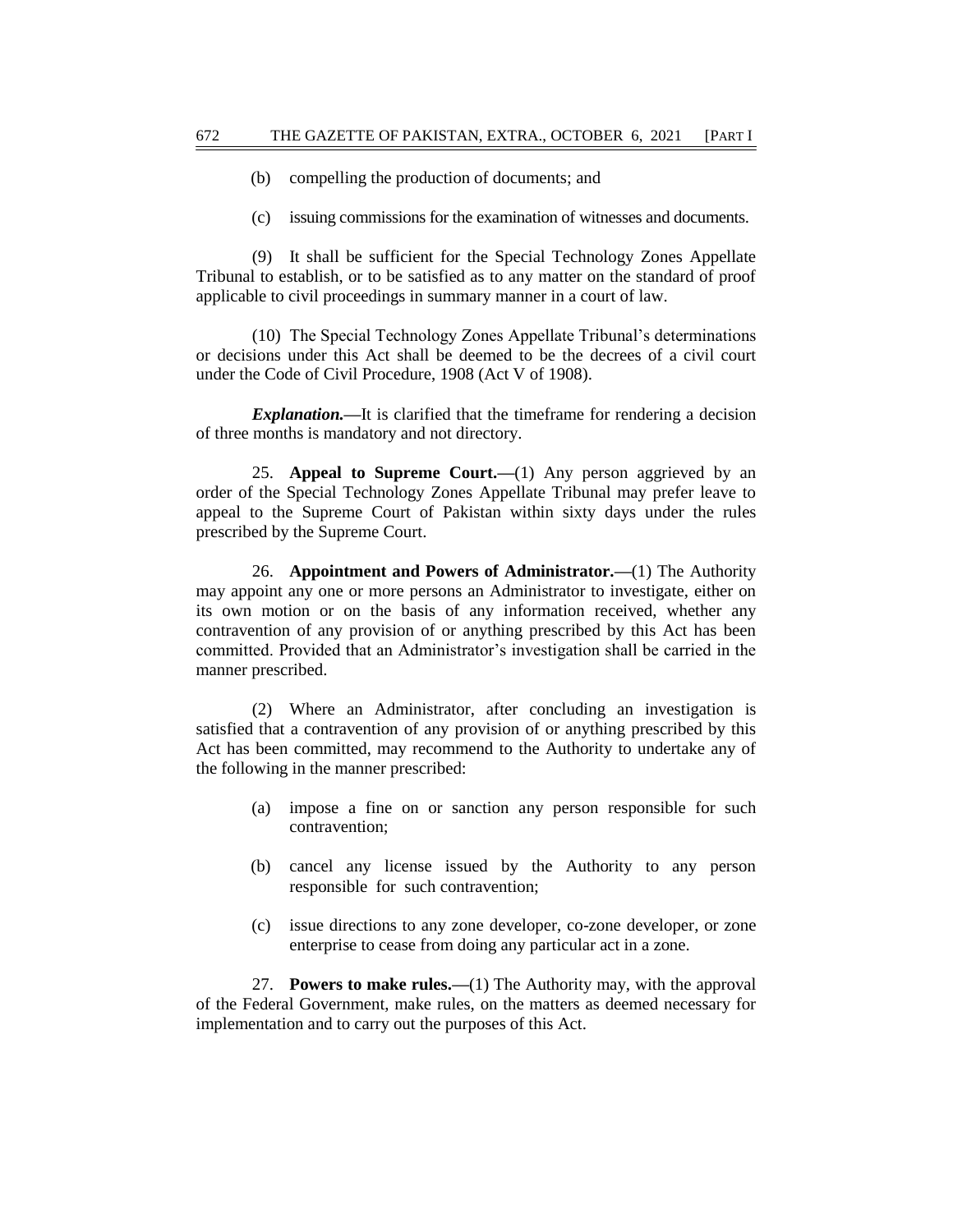(2) Until the rules referred to in sub-section (1) are made, the President of the Board shall be competent to determine, the terms and conditions for appointment of the Chairperson, Members, Executive Directors, officers and employees of the Authority.

28. **Powers to make regulations.—**(1) The Authority may, with the approval of the Board, make regulations as deemed necessary for the implementation of and to carry out the purposes of this Act.

29. **Annual report.—**(1) The Authority shall prepare and submit to the Board, within four months of the expiry of each financial year, a report on the conduct of its functions and affairs for that year.

- (2) Each such annual report shall include—
- (a) an audited statement of income and expenditure;
- (b) an audited balance sheet;
- (c) a short financial statement of preceding financial year;
- (d) activities of the Authority during previous financial year;
- (e) an outline of the investment programs for the year ahead; and
- (f) any other matter which the Federal Government may direct or the Authority may consider appropriate to make its report more selfspeaking about its initiatives and achievements.

30. **Delegation of powers.—**(1) The Authority may delegate any of its powers and assign its functions subject to such conditions as it may deem fit to impose, to the Chairperson, Approvals Committee or any other committee.

31. **Recruitment.—**(1) The Authority may, from time to time, create, sanction and approve posts and determine the need to employ and appoint such Members, officers, members of its staff, advisers, consultants, and other employees, as it considers necessary for efficient performance of its functions on such terms and conditions as may be prescribed by regulations, provided that all appointments shall be made in accordance with the prescribed educational, technical or professional qualifications and experience:

Provided that the regulations, orders, instructions for the time being in force governing all appointments and terms of service of employees of the Authority shall be contractual and non-statutory.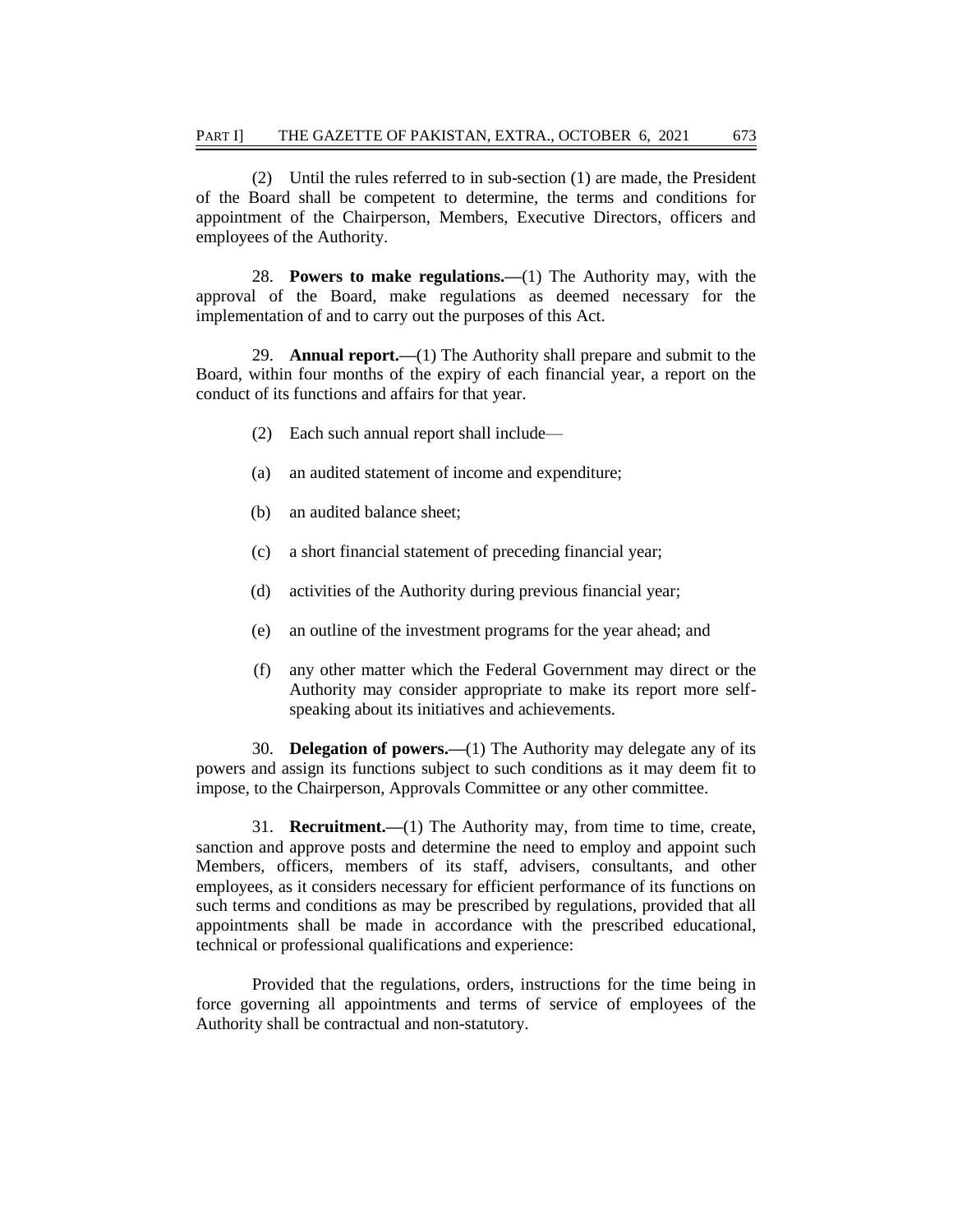32. **Employee of the Authority to be public servants.—**(1) For the purposes of this Act, the Chairperson, Members, Executive Directors and other Officers, staff, advisers, consultants and experts of the Authority shall be deemed to be public servants within the meaning of section 21 of the Pakistan Penal Code, 1860 (Act XLV of 1860).

33. **Assistance from agencies.—**(1) Notwithstanding anything contained in any other law for the time being in force, the Authority may seek any assistance or information from any person including but not limited to, any Ministry, Division, department, statutory body, corporation, agency of the Federal, Provincial or Local Governments which, in its opinion, concerns any matter relating to the smooth functioning of the Authority and the requisite assistance or information, whatever the case may be, shall be provided to the Authority within the time frame stipulated by it. In cases where consent is sought, and it is not received within the stipulated time, it shall be deemed as approved after completion of the stipulated time.

34. **Public Sector and State-Owned Enterprises Investments in zones.—**(1) Notwithstanding any prohibition or limitation contained in any law, rules regulations, directives or instructions for the time being in force, all public sector authorities, departments, agencies, funds, statutory and non-statutory bodies, other authorities and state-owned enterprises established or controlled by the Federal, Provincial or Local Government may, with the approval of their competent authorities, invest in the zones after due consultations with the Authority.

35. **Employment of Key Persons.—**(1) Notwithstanding anything contained in any other law, the Authority may issue special rules for the employment by zone developers and zone enterprises of key managerial and technical persons who are not citizens of Pakistan, relating to the terms and conditions of their contracts as well as with respect to the issuance of visas, temporary residence permits and temporary work permits for such key persons and their dependents.

36. **Indemnity.—**(1) No suit, prosecution or other legal proceedings shall lie against the Board, Authority, the Chairperson, Members, Executive Directors, officers, the employees and consultants of the Authority and its subsidiaries for anything done in good faith or intended to be done under this Act or any rule or regulation made thereunder.

37. **Sums payable to the Authority to be recoverable as land revenue.**—(1) All sums payable to the Authority in accordance with the provisions of this Act and the rules or regulations shall be recoverable as arrears of land revenue.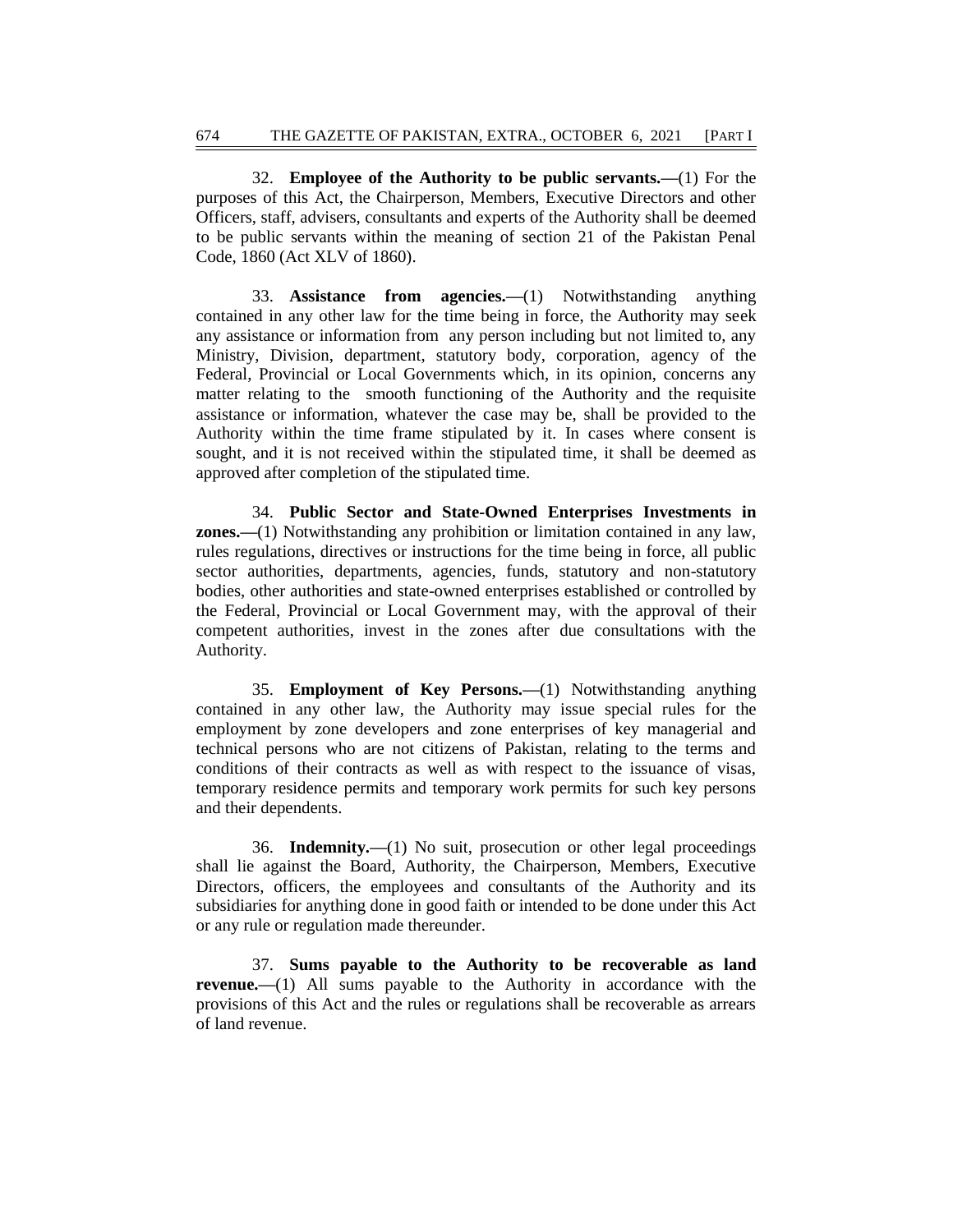38. **Act to override other laws.—**(1) The provisions of this Act shall have effect notwithstanding anything to the contrary contained in any other law for the time being in force and any such law shall, to the extent of any in-consistency, cease to have any effect on the commencement of this Act.

39. **Jurisdiction Barred.—**(1) Notwithstanding anything contained in any other law, the powers and functions of the Authority relates to the national security of the Pakistan and therefore shall not be called into question through any criminal or civil proceedings or otherwise by any agency. Save as provided under this Act, no order made or proceeding taken under this Act, rules or regulations made thereunder by the Authority or any officer or Authority authorized by it shall be called in question in any court or administrative tribunal and no injunction shall be granted by such court or tribunal in respect of any decision made or proceedings taken in pursuance of any power conferred by or under this Act, rules or regulations made thereunder.

40. **Removal of difficulties.—**(1) If any difficulty arises in giving effect to any of the provisions of the Act, the Federal Government may, within one year of the commencement of this Act, make such order, not in-consistent with the provisions of this Act, as may appear to it to be necessary or expedient for the purpose of removing such difficulty.

41. **Repeal and savings.—**(1) The Special Technology Zones Authority Ordinance, 2020 hereinafter referred to as the repealed Ordinance is hereby repealed.

(2) Notwithstanding the repeal of the repealed Ordinance or anything contained herein-before, all orders made, decisions taken, rules or regulations made or amended, notifications issued, actions taken, appointments made by the Authority, the Prime Minister or the President of the Board, and the Board, pursuant to the repealed Ordinance, shall be deemed always to have been lawfully and validly made, taken, or issued under the provisions of this Act, shall continue to be in force unless amended, varied, withdrawn, rescinded or annulled by a person or authority competent to do so under this Act, and shall not be called in question before any Court of Law.

(3) All assets, rights, powers, authorities and privileges and all property, cash and bank balances reserve funds, investment and all other interests and rights in or arising out of such property and all debts, liabilities and obligations of whatever kind of the former Authority subsisting immediately before its dissolution shall stand transferred to and vest in Authority constituted under this Act.

(4) Notwithstanding anything contained in this Act or any other law for the time being in force or in any agreement, deed, document, or other instrument